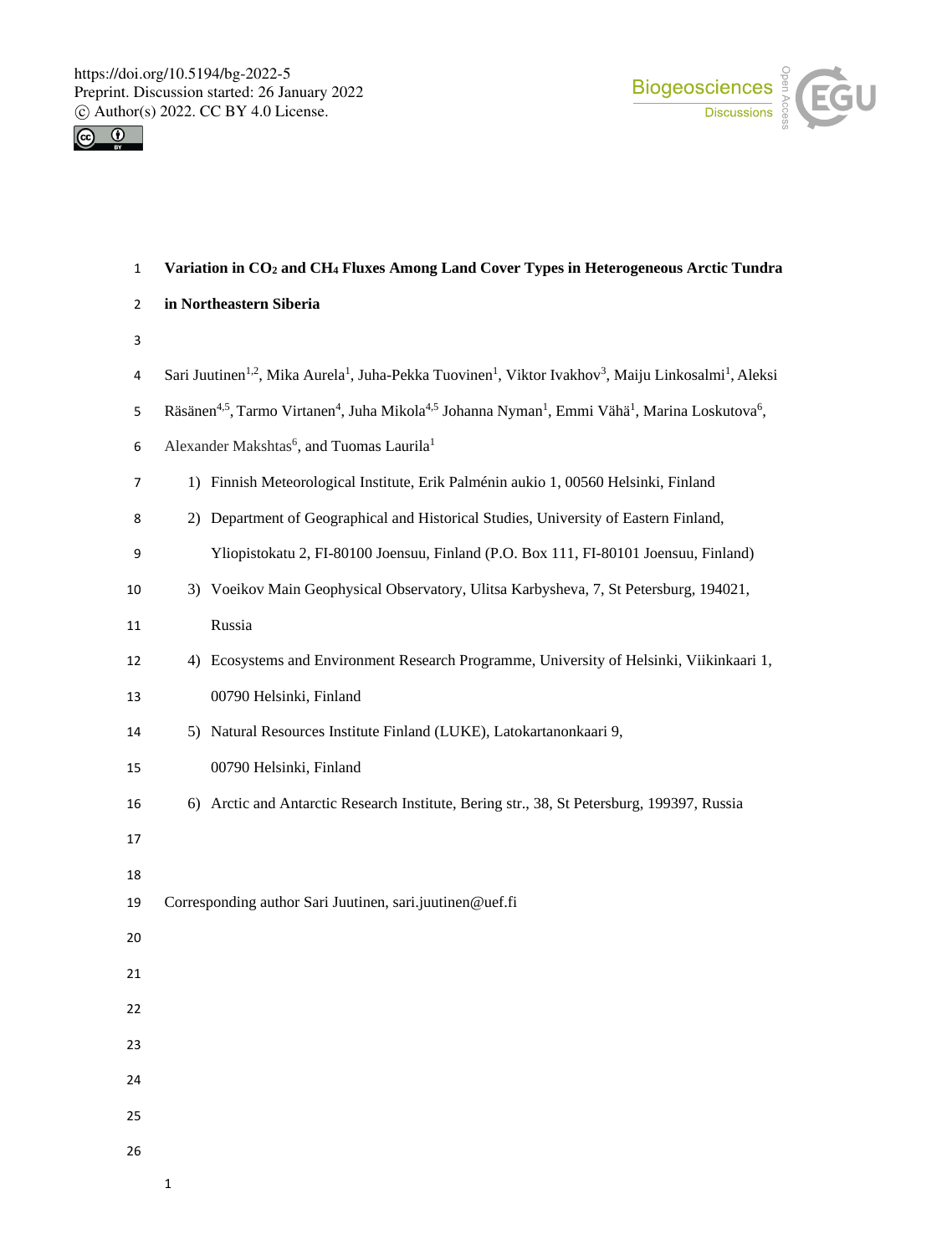



### **Abstract**

| 28 | Arctic tundra is facing unprecedented warming, resulting in shifts in the vegetation, thaw regimes,                        |
|----|----------------------------------------------------------------------------------------------------------------------------|
| 29 | and potentially in the ecosystem-atmosphere exchange of carbon (C). The estimates of regional                              |
| 30 | carbon dioxide $(CO2)$ and methane $(CH4)$ budgets, however, are highly uncertain. We measured                             |
| 31 | $CO2$ and CH <sub>4</sub> fluxes, vegetation composition and leaf area index (LAI), thaw depth, and soil                   |
| 32 | wetness in Tiksi (71 $\degree$ N, 128 $\degree$ E), a heterogeneous site located within the prostrate dwarf-shrub          |
| 33 | tundra zone in northeastern Siberia. Using the closed chamber method, we determined net                                    |
| 34 | ecosystem exchange (NEE) of CO <sub>2</sub> , dark ecosystem respiration (ER), ecosystem gross                             |
| 35 | photosynthesis (Pg), and CH <sub>4</sub> fluxes during the growing season. We applied a previously developed               |
| 36 | high-spatial-resolution land-cover map over an m area of 35.8 km <sup>2</sup> . Among the land-cover types                 |
| 37 | varying from barrens to dwarf-shrub tundra and tundra wetlands, the light-saturated NEE and Pg                             |
| 38 | scaled with the LAI of vascular plants. Thus, the graminoid-dominated tundra wetlands, with high                           |
| 39 | LAI and the deepest thaw depth, had the highest light-saturated NEE and Pg (up to -21 (uptake) and                         |
| 40 | 28 mmol $m2 h-1$ , respectively) and were disproportionately important for the summertime CO <sub>2</sub>                  |
| 41 | sequestration on a landscape scale. Dry tundra, including the dwarf-shrub-dominated vegetation and                         |
| 42 | only sparsely vegetated lichen tundra, had only small CO <sub>2</sub> exchange rates. While tundra wetlands                |
| 43 | were sources of CH <sub>4</sub> , lichen tundra, including bare ground habitats, consumed atmospheric CH <sub>4</sub> at a |
| 44 | substantial rate. On a landscape scale, the consumption by lichen tundra and barrens could offset ca.                      |
| 45 | 10% of the CH <sub>4</sub> emissions. We acknowledge the uncertainty involved in spatial extrapolations due                |
| 46 | to a small number of replicates per land-cover type. This study, however, highlights the need for                          |
| 47 | distinguishing different land-cover types including the dry tundra habitats to account for their                           |
| 48 | consumption of the atmospheric CH <sub>4</sub> when estimating tundra C-exchange on a larger spatial scale.                |
| 49 |                                                                                                                            |
| 50 |                                                                                                                            |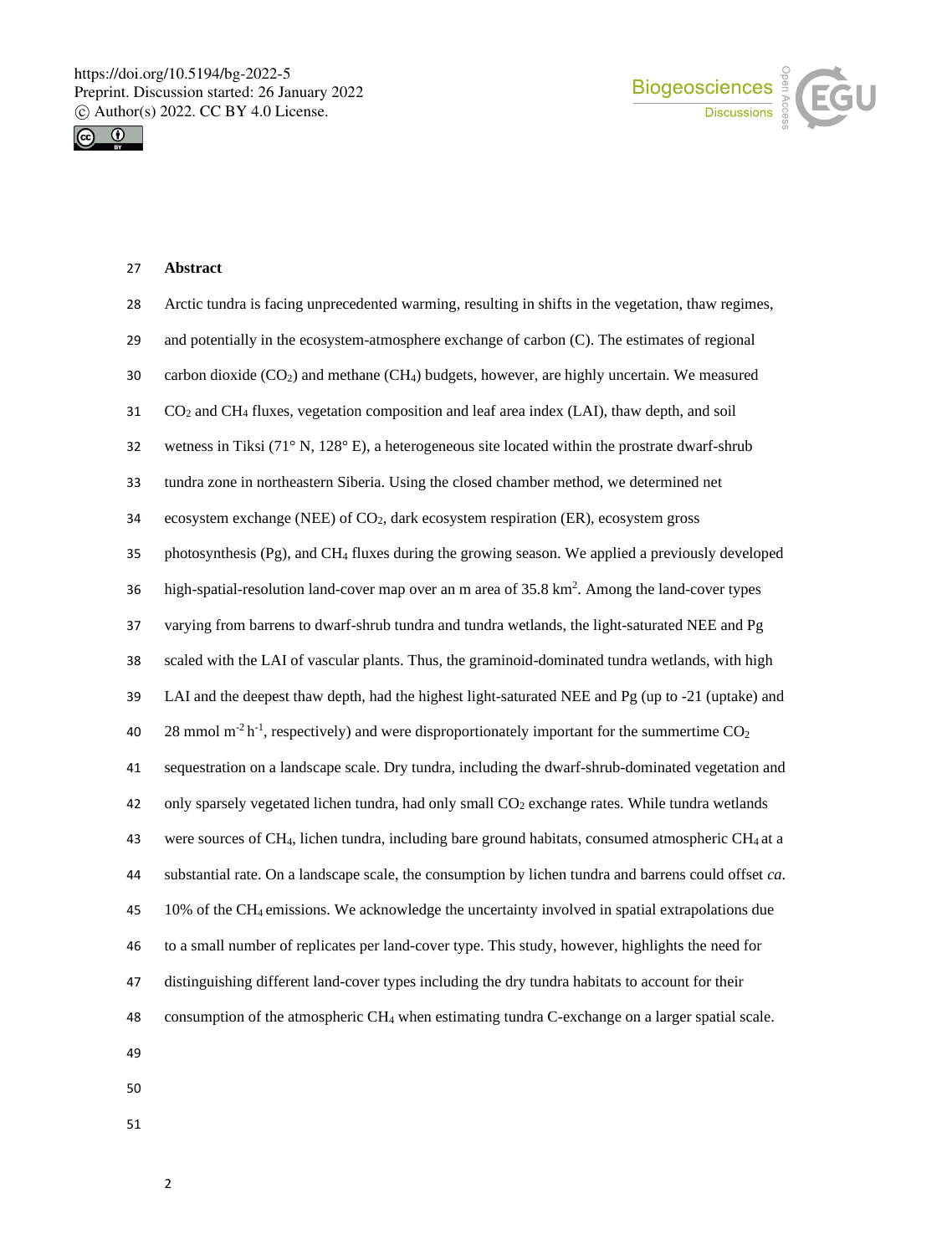



### **1 Introduction**

| 53 | It is uncertain whether the Arctic tundra is a sink or a source of atmospheric carbon (C). The current                     |
|----|----------------------------------------------------------------------------------------------------------------------------|
| 54 | estimates suggest a sink of 13–110 Tg C $yr^{-1}$ , but their uncertainty range crosses the zero balance                   |
| 55 | (McGuire et al. 2012, Virkkala et al. 2020). Improving these estimates is vital, because the Arctic                        |
| 56 | tundra covers a vast area of 7.6 million $km^2$ (Walker 2000) that is experiencing substantial warming                     |
| 57 | (IPCC 2013, Chen et al. 2021). Warming can alter C exchange, either amplifying or mitigating                               |
| 58 | climate change through ecosystem-atmosphere interactions. Some local-scale studies suggest that                            |
| 59 | the Arctic tundra is shifting from a small sink to a source of C (Webb et al. 2016, Euskirchen et al.                      |
| 60 | 2017). It is likely that the climate change response of the ecosystem carbon dioxide $(CO2)$ sink                          |
| 61 | strength and methane (CH <sub>4</sub> ) emissions, whether an increase or a decrease, depends on site-specific             |
| 62 | changes in thawing, wetness, and vegetation (McGuire et al. 2018). C dynamics of different tundra                          |
| 63 | habitats need to be quantified across the Arctic to improve the upscaling of arctic CO <sub>2</sub> and CH <sub>4</sub>    |
| 64 | balances and to monitor how ecosystems respond to environmental changes.                                                   |
| 65 | The uncertainty in the arctic C balance estimates arises from the sparse and uneven                                        |
| 66 | observation network, which provides poor support for model-based spatial extrapolation (cf.                                |
| 67 | McGuire et al. 2018, Virkkala et al. 2021). On a local scale, landscape heterogeneity and the related                      |
| 68 | difficulty of mapping the spatial distribution of habitats and their C fluxes add to this uncertainty                      |
| 69 | (McGuire et al. 2012, Treat et al. 2018, Saunois et al. 2020). In addition, year-to-year variations in                     |
| 70 |                                                                                                                            |
|    | seasonal features, particularly the timing of spring, summer temperatures, and snow depth have                             |
| 71 | been found to cause substantial variation in the annual net CO <sub>2</sub> and CH <sub>4</sub> balances (Aurela et al.    |
| 72 | 2004, Humphreys and Lafleur 2011, Zhang et al. 2019).                                                                      |
| 73 | Fine-scale spatial heterogeneity in soil water saturation, thaw depth, vegetation                                          |
| 74 | characteristics, and soil organic content is typical of the tundra landscape $(e, g, V)$ Virtanen and Ek                   |
| 75 | 2014, Mikola et al. 2018, Lara et al. 2020). These factors control CO <sub>2</sub> and CH <sub>4</sub> exchange, and on an |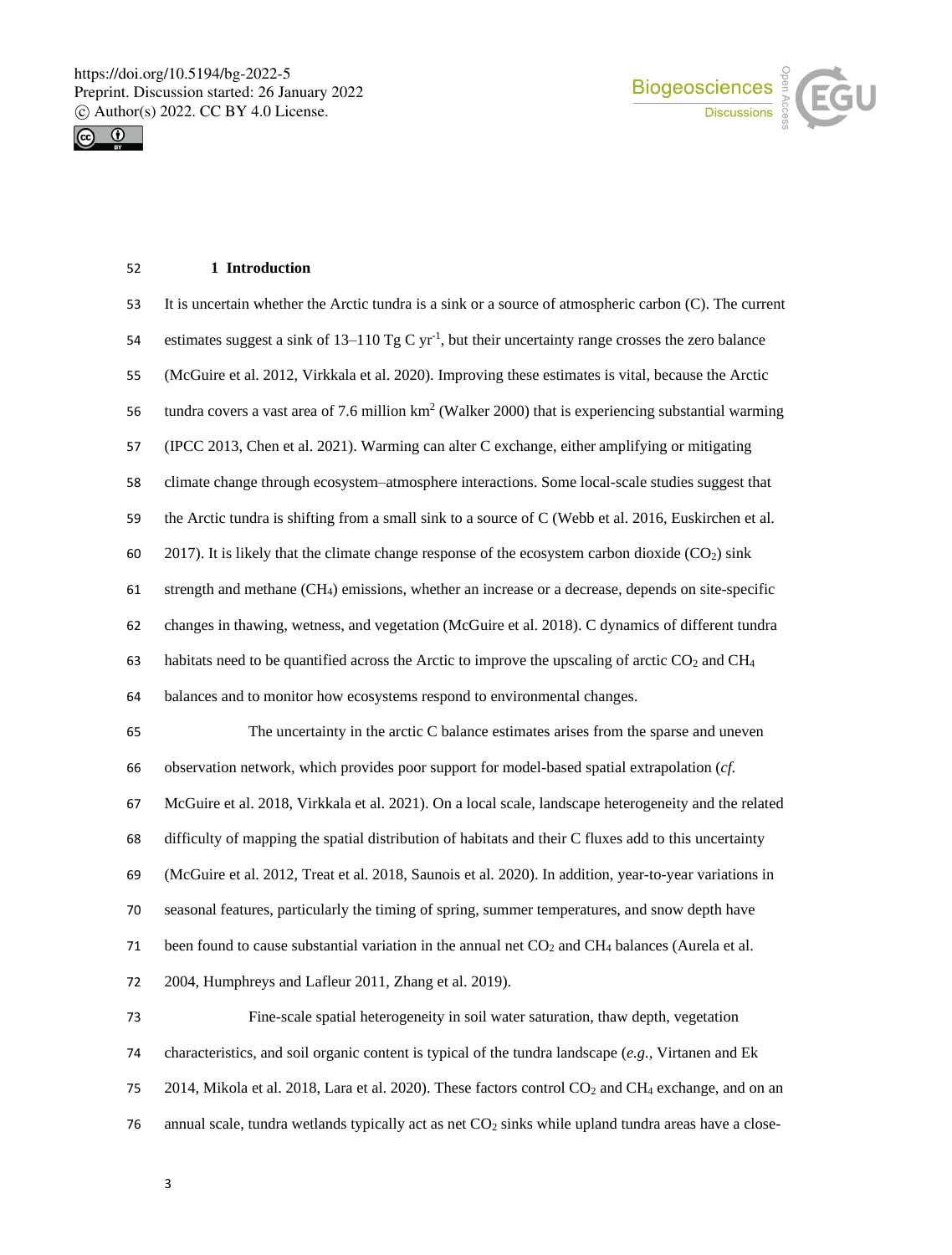



| 77  | to-neutral C balance (e.g., Marushchak et al. 2013, Virkkala et al. 2021). While tundra wetlands are                       |
|-----|----------------------------------------------------------------------------------------------------------------------------|
| 78  | substantial sources of CH <sub>4</sub> , dry tundra act as a small sink of atmospheric CH <sub>4</sub> . Particularly, the |
| 79  | tundra barrens show high consumption rates of atmospheric CH <sub>4</sub> due to the high-affinity methane                 |
| 80  | oxidizing bacteria (Jørgensen et al. 2014, Lau et al. 2015, D'Imperio et al. 2017, Oh et al. 2020).                        |
| 81  | Thus, distinguishing dry and wet tundra with their moisture and vegetation characteristics is crucial                      |
| 82  | when mapping C exchange within the tundra biome. Treat et al. (2018) tested spatial resolution                             |
| 83  | requirements for such mapping on a landscape level and found that a 20-m pixel size captured the                           |
| 84  | spatial variation in a reasonable manner, while a coarser resolution resulted in underestimation of                        |
| 85  | both the landscape-scale $CO2$ uptake and $CH4$ emissions. In addition, understanding the spatial                          |
| 86  | heterogeneity of ecosystem C exchange substantially enhances analyses of micrometeorological                               |
| 87  | measurements that, while in principle representing spatially integrated fluxes, may provide biased                         |
| 88  | balances in a highly heterogeneous environment ( $e.g.,$ Tuovinen et al. 2019). Thus, plot-scale data,                     |
| 89  | allowing studies of the local relationship between gas exchange and soil and vegetation properties,                        |
| 90  | are necessary for improving and validating upscaling methods.                                                              |
| 91  | The aim of this study was to assess the spatial patterns and magnitudes of CO <sub>2</sub> and                             |
| 92  | CH <sub>4</sub> fluxes within heterogenous prostrate dwarf-shrub tundra in Tiksi, located in northeastern                  |
| 93  | Russia. Growing season fluxes of CO <sub>2</sub> (ecosystem net exchange, photosynthesis, and respiration)                 |
| 94  | and CH <sub>4</sub> were determined using the chamber method to answer the questions: (i) what is the                      |
| 95  | magnitude of these fluxes in different land-cover types? And (ii) how do they depend on vegetation                         |
| 96  | characteristics and soil wetness? In addition, to test the spatial representativeness of the chamber                       |
| 97  | data, we extrapolated the habitat-level measurements in space to compare them with the ecosystem-                          |
| 98  | level data measured with the micrometeorological eddy covariance (EC) technique.                                           |
| 99  |                                                                                                                            |
| 100 |                                                                                                                            |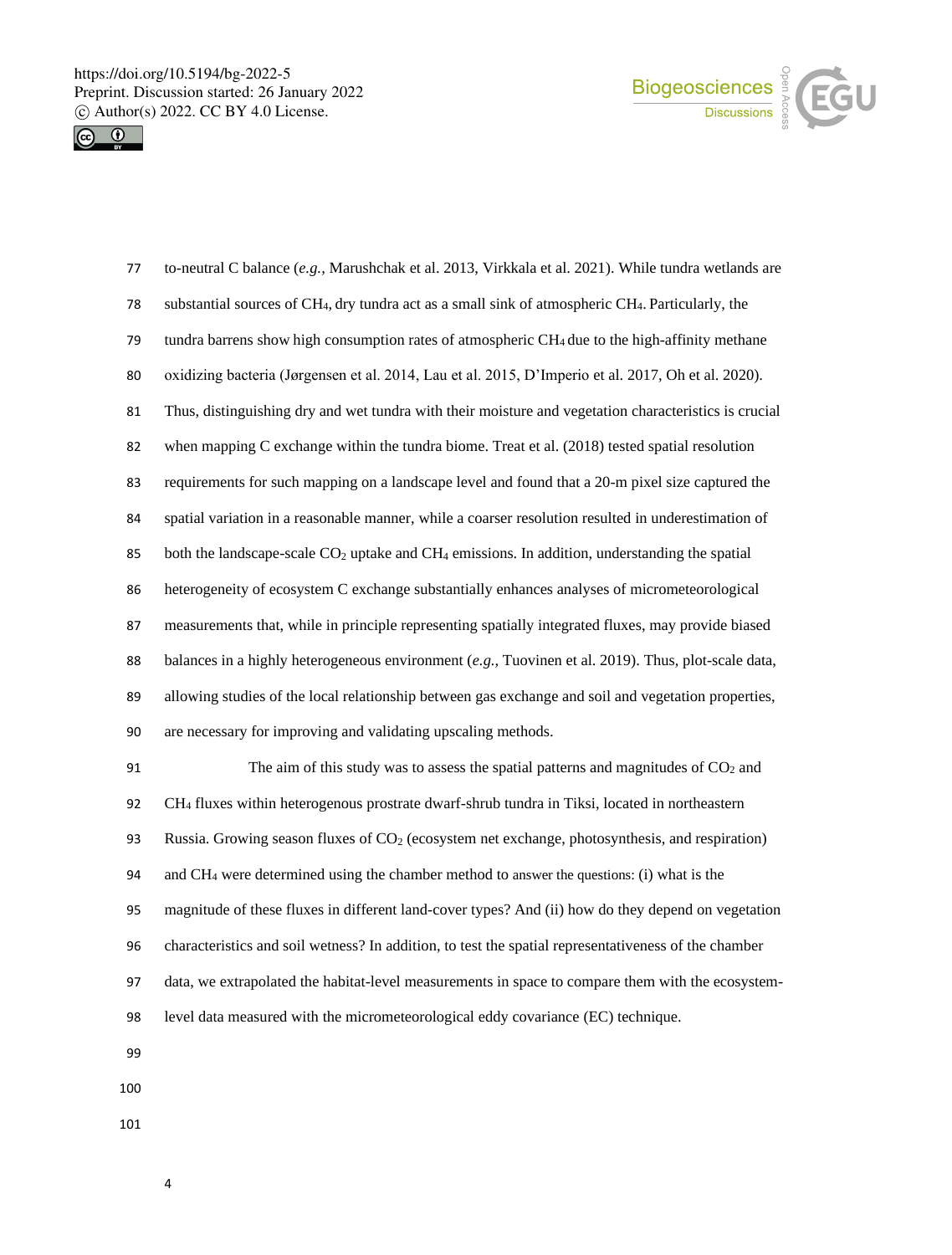



#### **2 Materials and Methods**

| 103 |  | 2.1 Study site |  |
|-----|--|----------------|--|
|-----|--|----------------|--|

 The study site is located near the Tiksi Observatory (see Uttal et al. 2016) in Yakutia, northeastern Russia (71.5943 N, 128.8878 E), 500 m inland off the Laptev Sea coast and, on average, 7 m above sea level (Fig. 1). The area belongs to the middle-arctic prostrate dwarf-shrub tundra subzone (Walker, 2000) and has continuous permafrost. In the end of the growing season, the maximum thaw depth is 40 cm (Mikola et al. 2018). Climate in Tiksi is defined by cold winters and cool 109 summers. The long-term mean annual temperature and mean annual precipitation were  $-12.7 \degree C$  and 232 mm, respectively, during the normal period 1981–2010. Growing season lasts about 3 months, and the soils typically freeze in the end of September and the permanent snow falls in October and thaws in June (AARI 2018). Soil organic content varies from negligible in lichen covered and bare graveled areas to *ca.* 40% in tundra wetlands (Mikola et al. 2018). Bedrock and soils are alkaline, resulting in high plant species richness. Vegetation consists of mosses, lichens, grasses, sedges, prostrate dwarf- shrubs such as willows (*Salix* spp.), dwarf birch (*Betula nana*)*,* and *Diapensia lapponica,* and forb species (Fig. 1, Table 1). The average heights of dwarf-shrub species are 4–6 cm and the leaf area 118 index (LAI) of vascular plants reaches up to  $1 \text{ m}^2 \text{ m}^2$  in the wetland and meadow habitats with graminoid vegetation (Juutinen et al. 2017). The land cover at the site has been classified *a priori* and mapped based on a combination of field inventories and high-spatial resolution satellite images

(Mikola et al. 2018). The *a priori* land-cover types (LCT) consist of wet fen, dry fen, graminoid

tundra, bog, meadow at the stream bank, dwarf-shrub tundra, and lichen tundra (includes bare

ground with vegetation patches) (Table 1). A section of the wet and dry fen within the EC footprint

area is disturbed by vehicle tracks that create open water surfaces, and there is also an area of

eroded bare-peat surface on a dry fen.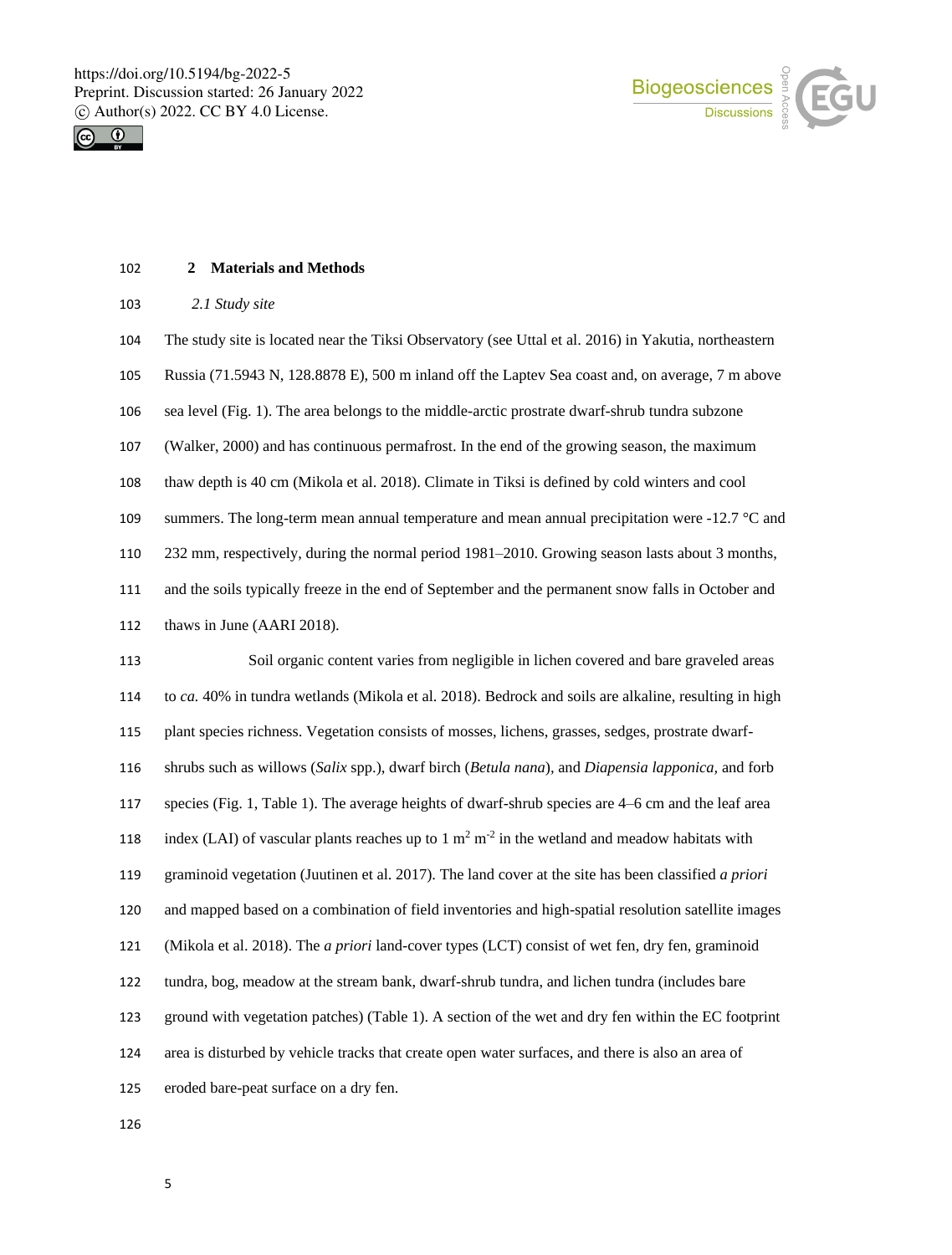





 **Fig. 1. a)** Location of the study area in Tiksi, Yakutia, Russia, **b**) Land-cover map and the chamber flux measurement points (dots) and the EC mast (×) on the map, and photos of the LC types: **c**) lichen tundra with barrens, lichens, and patches of vegetation, **d**) dwarf-shrub tundra, **e**) bog, **f**) wet and dry fen, **g**) graminoid tundra, and **h**) meadow by the stream.

- 
- 
- 
-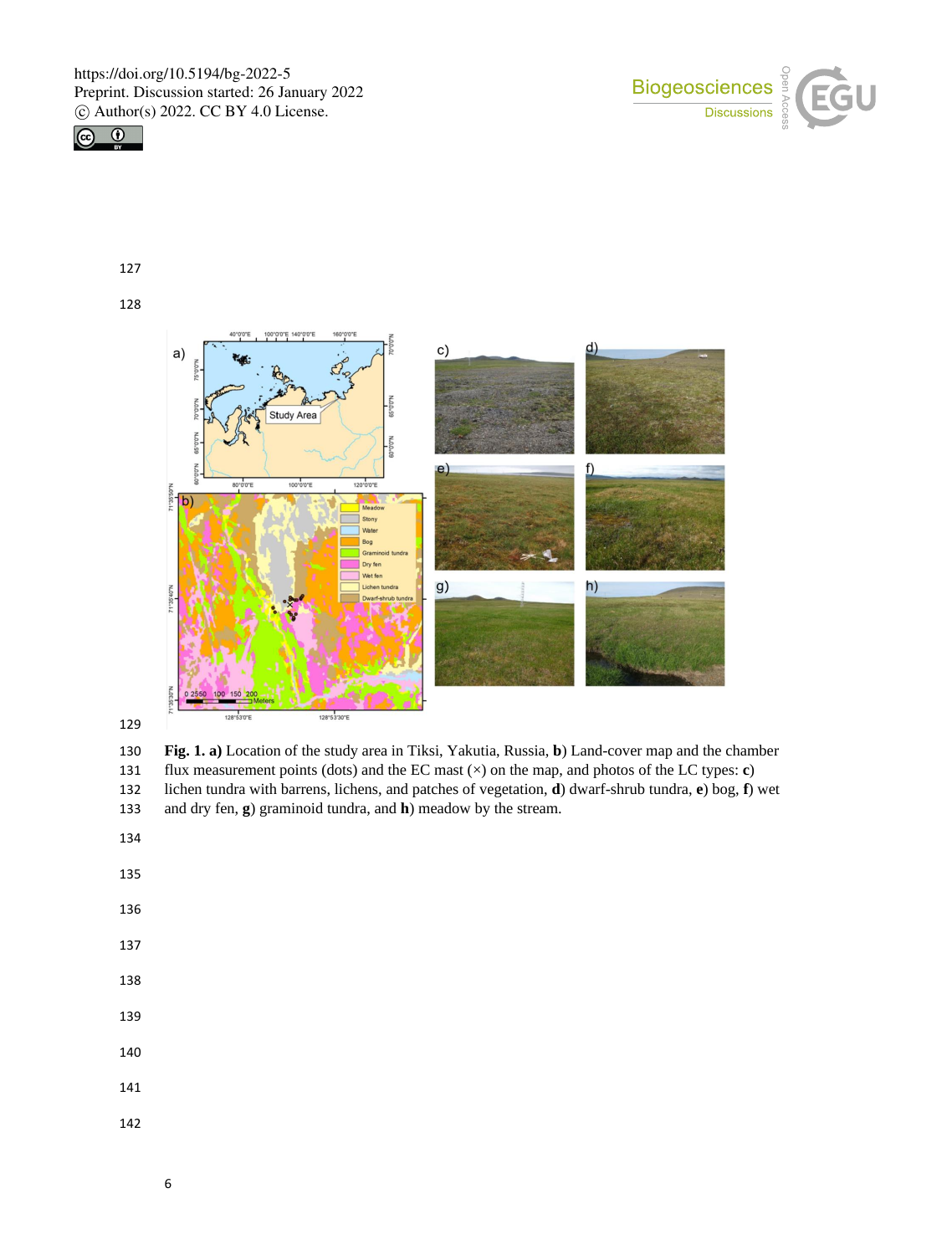



- 143 **Table 1.** Soil and vegetation characteristics of the land cover types (LCT) and their proportions in
- 144 the EC impact area (90% of the cumulative footprint).

| <b>LCT</b>                 | Soil properties and plant taxa                                                                                                                                                                                                                                                       | Proportion $(\%)^2$                   |
|----------------------------|--------------------------------------------------------------------------------------------------------------------------------------------------------------------------------------------------------------------------------------------------------------------------------------|---------------------------------------|
| Lichen tundra <sup>1</sup> | Mixture of vegetated patches, stones, and bare ground.<br>Lichens, Dryas octopetala, Vaccinium vitis-ideae, Salix<br>polaris, Diapensia lapponica, Oxytropis spp, Astragalus<br>spp., Pedicularis spp., Artemisia spp., Minuartia sp.,                                               | 8 (barren),<br>11 (sparse vegetation) |
|                            | Dwarf-shrub tundra Shallow organic layer on mineral soil ground<br>Feather mosses, lichens, Salix polaris, Vaccinium vitis-<br>ideae, Vaccinium uliginosum, Dryas octopetala, Cassiope<br>tetragona, Betula nana, Polygonum viviparum,<br><i>Pedicularis</i> spp., <i>Carex</i> spp. | 18                                    |
| Meadow                     | Shallow organic layer on mineral soil ground<br>Calamagrostis sp., Festuca sp, Salix spp. Polygonum<br>viviparum, Bistorta major, Polemonium sp., Valeriana sp.                                                                                                                      | 1.4                                   |
| Graminoid tundra           | Shallow peat layer on mineral soil ground<br>Feather mosses, Sphagnum spp., Carex spp., Eriophorum<br>spp., Calamagrostis spp., Salix spp., B. nana, Saxifraga<br>spp., Ranunculus spp., Bistorta major, Stellaria sp.,<br>Valeriana sp., Polemonium sp., Comarum palustre           | 13                                    |
| Bog                        | Dry hummock habitat at the tundra peatland<br>Sphagnum spp., feather mosses, Salix spp., Vaccinium<br>uliginosum, Vaccinium vitis-idaea, Betula nana,<br>Rhodendron tomentosum, Cassiope tetragona, Carex spp.,<br>Polygonum viviparum., Stellaria sp.                               | 23                                    |
| Dry fen                    | Intermediate wet tundra peatland habitat<br>Sphagnum spp., Carex spp., Salix spp, Saxifraga spp.,<br>Comarum palustre, Epilobium spp., Ranunculus spp.,<br>Pedicularis spp., Stellaria sp.                                                                                           | 10                                    |
| Wet fen                    | Wet tundra peatland habitat with open pools<br>Brown mosses, Carex spp., Eriophorum spp., Ranunculus<br>sp., Caltha palustris, Pedicularis sp., Saxifraga sp.                                                                                                                        | 15                                    |

1) 145 Combined land-cover types bare and lichen tundra in Juutinen et al. (2017), Mikola et al. (2018),

- 147 the growing season of 2014 (Tuovinen et al. 2019).
- 148
- 149
- 150
- 151
- 7

<sup>146</sup> Tuovinen et al.  $(2019)$ , <sup>2)</sup> Proportion within the 90% coverage of the mean EC footprint area during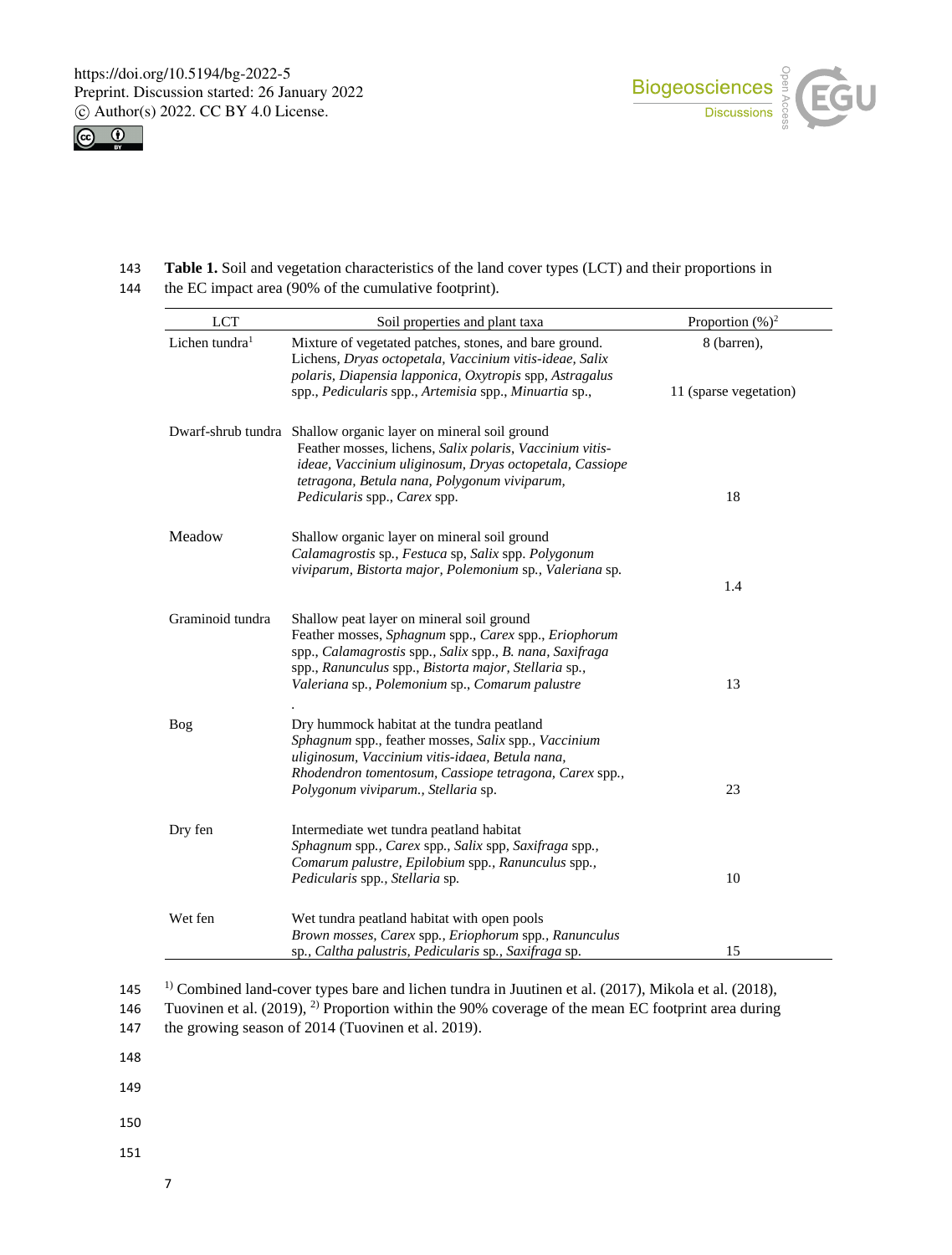



# 152 *2.2 CO<sup>2</sup> and CH<sup>4</sup> flux measurements*

| 153 | Fluxes of $CO2$ and CH <sub>4</sub> were measured using static chambers set on 12 pre-installed collars of 50          |
|-----|------------------------------------------------------------------------------------------------------------------------|
| 154 | $\text{cm} \times 50 \text{ cm}$ . The measurement points (collars) were set to cover the heterogeneity in land cover, |
| 155 | and in each study year, there were 1–4 measurement points per each LCT (Table 2). Most of the                          |
| 156 | data were collected during a study campaign in July $15 -$ August 16, 2014. The growing season had                     |
| 157 | started earlier due to a warm period and daily mean air temperature stayed over 5 °C since July 5                      |
| 158 | (Fig. 2) (Tuovinen et al. 2019). Net ecosystem exchange of $CO2$ (NEE) and ecosystem respiration                       |
| 159 | of $CO2$ in dark (ER) were measured using transparent and opaque chambers (transparent chamber                         |
| 160 | covered with a hood), respectively, allowing the estimation of ecosystem gross photosynthesis (Pg)                     |
| 161 | as difference of NEE and ER. Fluxes of CH <sub>4</sub> were determined from closures of both transparent and           |
| 162 | opaque chambers, but because there was no difference between them when performed                                       |
| 163 | consecutively, the data from transparent chamber measurements were used for flux calculations. In                      |
| 164 | addition, CH <sub>4</sub> fluxes were measured during shorter campaigns in 2012, 2013, 2016, and 2019                  |
| 165 | (Table 2). These data also included vehicle track disturbance plots and an eroded bare-peat surface,                   |
| 166 | which were measured in 2019.                                                                                           |

167 **Table 2.** Measurement periods, measured fluxes (CH4, ER, NEE), and number of measurement

|  |  |  |  | 168 points and observations (points, observations) in each land cover type (LCT) across the study years. |
|--|--|--|--|----------------------------------------------------------------------------------------------------------|
|--|--|--|--|----------------------------------------------------------------------------------------------------------|

| 2012            | 2013              | 2014                     | 2016                   | 2019            |
|-----------------|-------------------|--------------------------|------------------------|-----------------|
| Jul 18-21       | Jul $5 -$ Sep $3$ | Jul 15-Aug 16            | May 30,<br>Aug $4-5$ , | Aug 28-Sep 1    |
|                 |                   |                          | Sep 13-14              |                 |
| CH <sub>4</sub> | CH <sub>4</sub>   | ER, NEE, CH <sub>4</sub> | CH <sub>4</sub>        | CH <sub>4</sub> |
| 4, 4            | 6, 22             | 3, 107                   | 3, 27                  | 5,72            |
|                 |                   |                          |                        | 2, 30           |
| 2, 2            | 4, 11             | 3, 107                   | 3, 14                  | 2, 26           |
|                 |                   |                          |                        | 1, 15           |
| 2, 2            | 3, 7              | 1,36                     |                        | 1, 13           |
| 1, 1            | 2, 6              | 2, 62                    |                        |                 |
| 1, 1            |                   | 1,36                     | 1,1                    |                 |
|                 | 1, 3              | 2, 67                    | 2, 18                  | 2, 29           |
|                 |                   |                          | 2, 2                   |                 |
|                 |                   |                          |                        |                 |

<sup>1</sup>Measured only on May 30,

2016.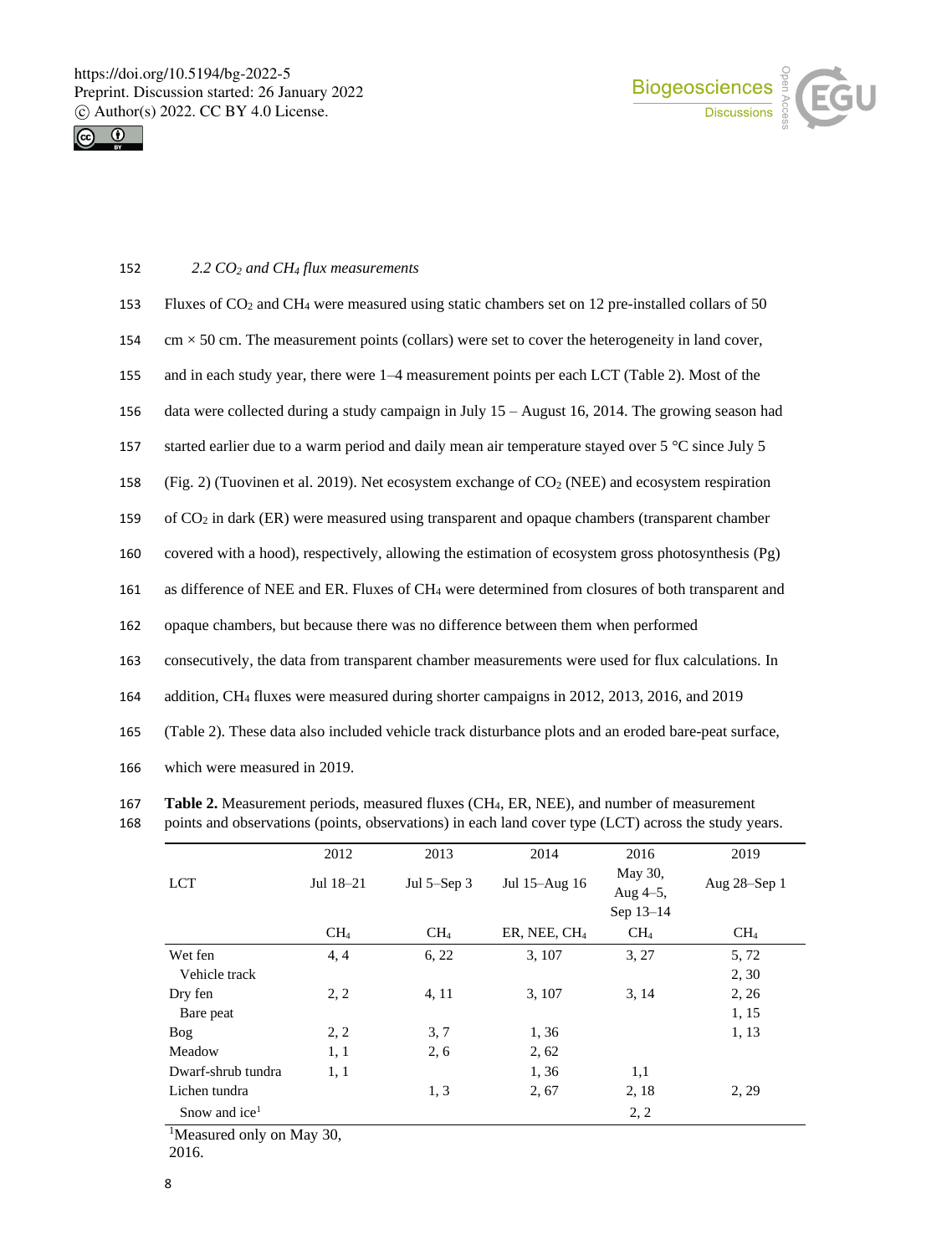



| 169 | In 2012 and 2013, CH <sub>4</sub> concentrations inside the chamber were analyzed from                                  |
|-----|-------------------------------------------------------------------------------------------------------------------------|
| 170 | samples stored in glass vials using a gas chromatograph equipped with a flame ionization detector                       |
| 171 | in the laboratory of the Voeikov Main Geophysical Observatory. Four samples per each 20-min                             |
| 172 | chamber closure were collected. Since July 2014, $CH4$ and $CO2$ concentrations inside the chambers                     |
| 173 | were recorded every second during closures of about 5-min using a gas analyzer (Los Gatos                               |
| 174 | Research, DLT-100). Gas fluxes between the ecosystem and the atmosphere were calculated from                            |
| 175 | the phase of linear concentration change in the chamber head space over time accounting for                             |
| 176 | temperature, volume, and atmospheric pressure. Concentration change during each chamber closure                         |
| 177 | was evaluated visually for determining the closure start time and to remove cases showing                               |
| 178 | nonlinearity due to leaks, ebullition, or saturation. There were a few ebullition cases at the vehicle                  |
| 179 | track measurement points that had only sparse or no vegetation cover.                                                   |
| 180 | The fluxes of $CO2$ and CH <sub>4</sub> were also measured by the micrometeorological EC                                |
| 181 | method, which provides continuous data of the atmosphere-biosphere fluxes averaged on an                                |
| 182 | ecosystem scale. The EC system consisted of a three-dimensional sonic anemometer (USA-1,                                |
| 183 | METEK Gmbh, Elmshorn, Germany), a closed-path CH <sub>4</sub> analyzer (RMT-200, LGR, Inc., CA,                         |
| 184 | USA), and a closed-path CO <sub>2</sub> /H <sub>2</sub> O analyzer (LI-COR LI-7000, Inc., Lincoln, NE, USA). The fluxes |
| 185 | were calculated as 30-min averages and processed using standard methods (Aubinet et al. 2012).                          |
| 186 | The EC measurement system and the post-processing procedures have been presented in more                                |
| 187 | detail by Tuovinen et al. (2019).                                                                                       |
| 188 | Supporting meteorological measurements including air temperature (Tair) (Vaisala,                                       |
| 189 | HMP), soil temperature (Tsoil) (IKES, Nokeval), photosynthetic photon flux density (PPFD) (Kipp                         |
| 190 | & Zonen, PQS1), and water table level relative to the ground surface (WT) (8438.66.2646, Trafag)                        |
| 191 | were collected by a Vaisala QML datalogger as 30-min averages. We also present meteorological                           |
| 192 | data for the period 2011–2019 to relate the conditions during the measurement campaign in Jul 15-                       |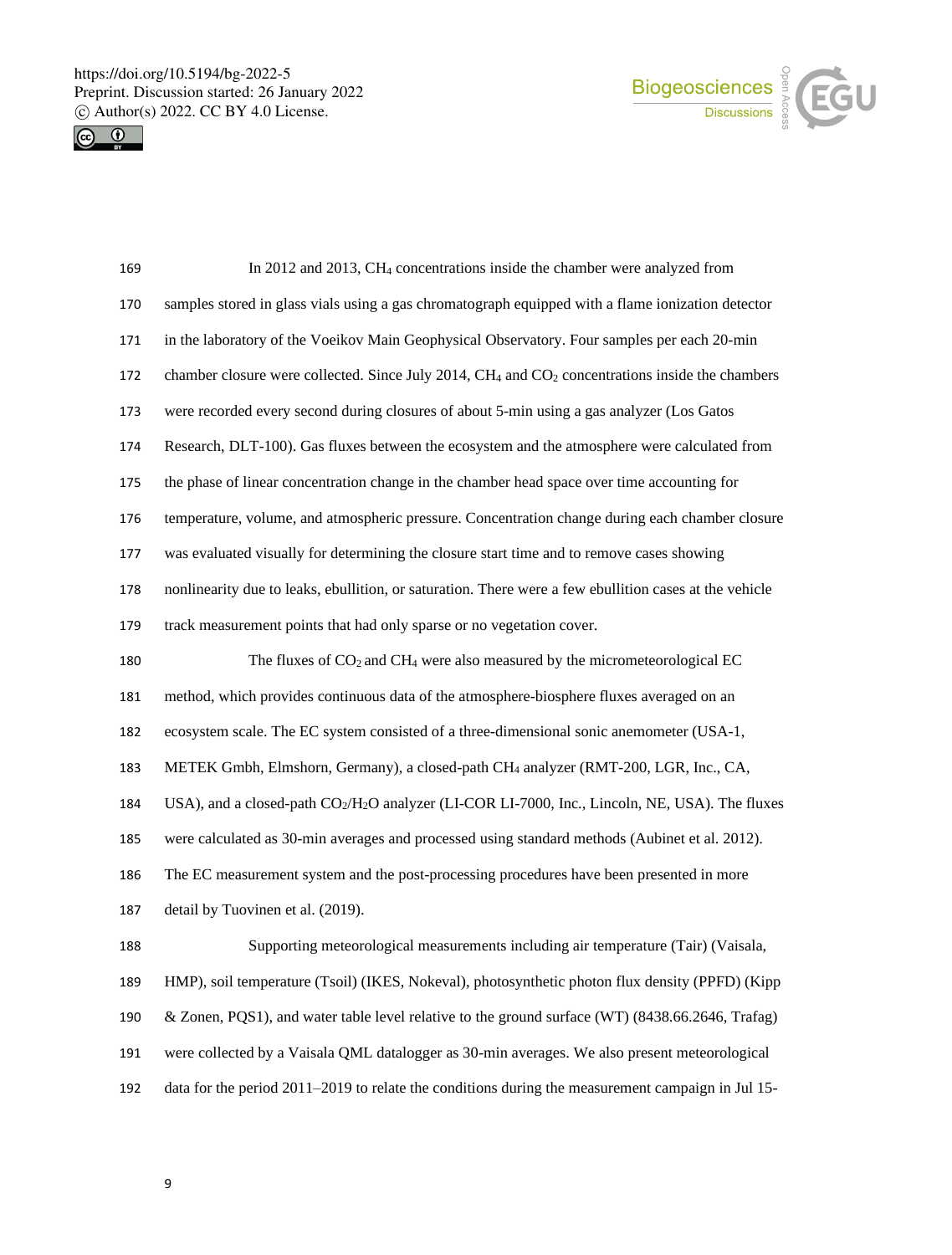



- Aug 16, 2014, and the CH<sup>4</sup> flux campaigns in 2012, 2013, 2014, 2016, and 2019, to the nine-year
- overall.
- 
- *2.3 Vegetation and Topographic Wetness Index*
- On a site level, vegetation and soil characteristics were inventoried in plots assigned into a
- systematic grid outside the area covered by the gas flux measurement points in 2014 (see Juutinen
- et al. 2017; Mikola et al. 2018). The projection cover (%) of plant species and species groups, and
- the mean canopy height of each species group were recorded. Seven species groups were included
- in the inventory: *Sphagnum* mosses, feather mosses, brown mosses, dwarf shrubs, *Betula nana*,
- *Salix* species, forbs, and graminoids. A subset of the plots was harvested, and vascular plant leaves
- were scanned to determine the one-sided LAI to estimate empirical relationships between LAI and
- %-cover and canopy height to estimate LAI in the collars (see Juutinen et al. 2017). In the collars,
- cover (%) and height (cm) of each species group were recorded weekly during the gas flux
- measurement campaign July 15–August 16, 2014. Because there were no observational vegetation
- data for the other years than 2014, the green chromatic coordinate (GCC) was used as a proxy for
- the amount of green above-ground vascular plants (*e.g.* Richardson 2019). GCC was calculated
- from the digital numbers of red (R), green (G), and blue (B) color channels as the ratio of green in
- 210 the images (GCC=  $G/(R+G+B)$ ) from digital RGB photos of the vegetation inside the collars. The
- photos were taken at the time of measurements. We determined an empirical relationship between
- LAI and GCC by using a data set of harvested plots with digital RGB photographs and measured
- LAI data (n=91). Data distributions varied among the LCTs due to the intrinsic differences and
- 214 amount of vegetation. For the LAI estimation, we used a linear relationship ( $\mathbb{R}^2 = 0.46$ , p<0.001)
- between LAI and GCC determined using the entire data set (see appendix Fig. 1 for the data and
- equation).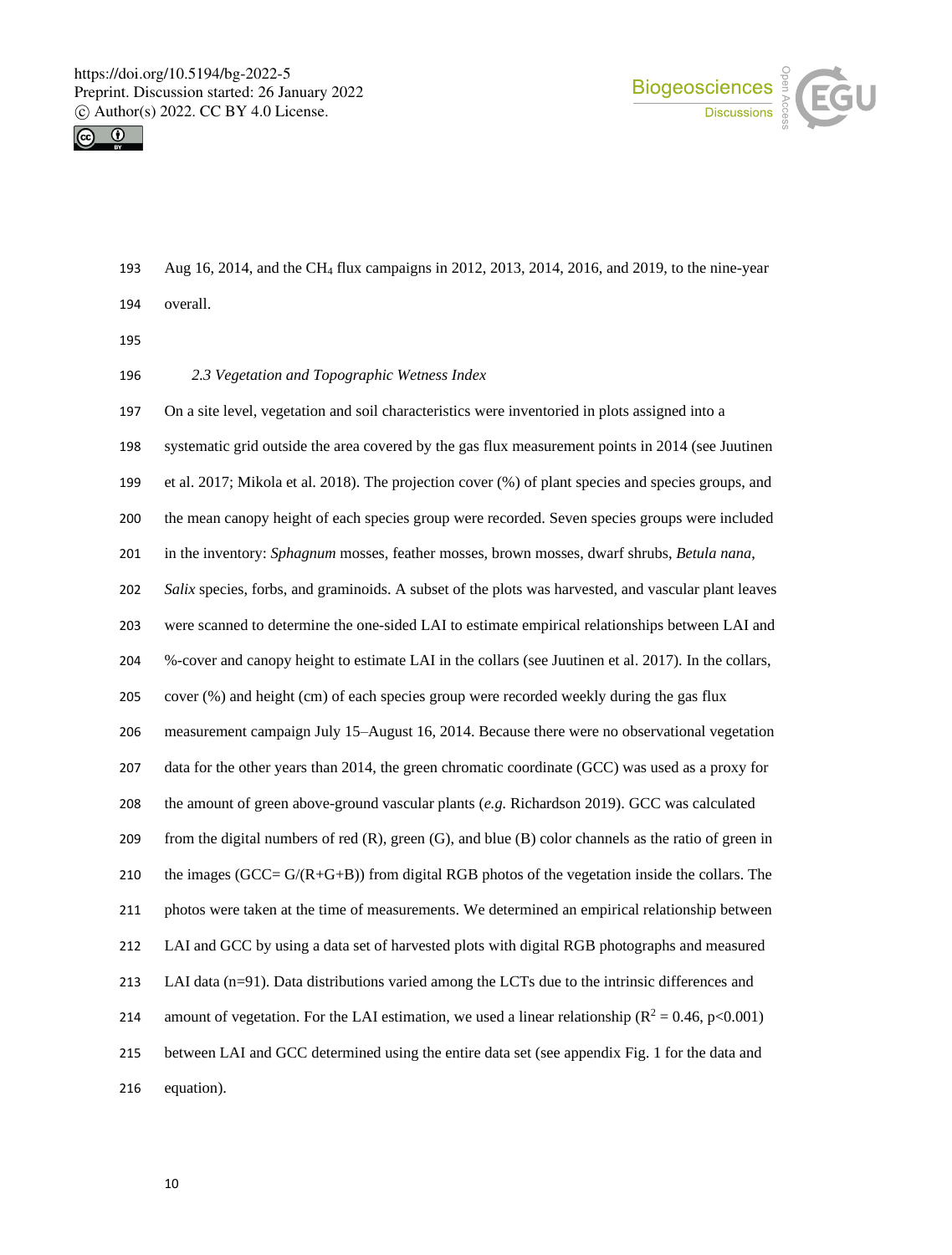



| 217        | To quantify potential soil wetness at each measurement point, we calculated the mean                                                     |
|------------|------------------------------------------------------------------------------------------------------------------------------------------|
| 218        | topographic wetness index (TWI) value based on a 2 m spatial resolution digital elevation model                                          |
| 219        | (Mikola et al. 2018). To characterize differences between growing seasons as manifested by                                               |
| 220        | vegetation greenness, MODIS Normalized Difference Vegetation Index (NDVI) with 16-day                                                    |
| 221        | temporal and 500 m spatial resolution was calculated for a circular area with 300 m radius from the                                      |
| 222        | flux tower using Google Earth Engine (Gorelick et al. 2017). NDVI was derived for 2011–2019 to                                           |
| 223        | place the measurement years in the context of year-to-year variation in weather.                                                         |
| 224        |                                                                                                                                          |
| 225        | 2.4 Data analyses                                                                                                                        |
| 226        | When examining the role of the habitat types in $CO2$ and CH <sub>4</sub> exchange, we applied the land cover                            |
| 227        | classification presented in Mikola et al. (2018). The data collected in July 15 - August 16, 2014                                        |
| 228        | were used for examining gas exchange in relation to the variation in LAI, GCC, WT, and TWI                                               |
| 229        | among the collars. Utilizing the ER and NEE fluxes measured with opaque and transparent                                                  |
| 230        | chambers, respectively, we assessed the light response of Pg and NEE with a hyperbolic function                                          |
| 231        |                                                                                                                                          |
| 232<br>233 | NEE = $ER$ - $Pg_{max}$ × PPFD/( $\beta$ +PPFD),<br>eq. 1.                                                                               |
| 234<br>235 | where $P_{g_{max}}$ is the asymptotic maximum of photosynthesis, and $\beta$ is the half-saturation PPFD. To                             |
| 236        | ensure comparability between different measurement days in relatively low light conditions, we                                           |
| 237        | determined the light-normalized Pgsoo, <i>i.e.</i> , Pg at PPFD = 800 µmol m <sup>-2</sup> s <sup>-1</sup> . The corresponding           |
| 238        | NEE, i.e., NEE <sub>800</sub> , is then obtained as a sum of Pg <sub>800</sub> and ER. Fluxes of CH <sub>4</sub> are expressed as collar |
| 239        | means. We used a sign convention where a positive value means net release to the atmosphere and a                                        |
| 240        | negative value denotes net uptake by the ecosystem.                                                                                      |
| 241        | To find the main factors and gradients in the plant community, gas flux, and                                                             |
| 242        | environmental variables data measured in the flux collars in 2014, we performed a detrended                                              |
| 243        | correspondence analysis (DCA) of the species group data with post-hoc fit of environmental                                               |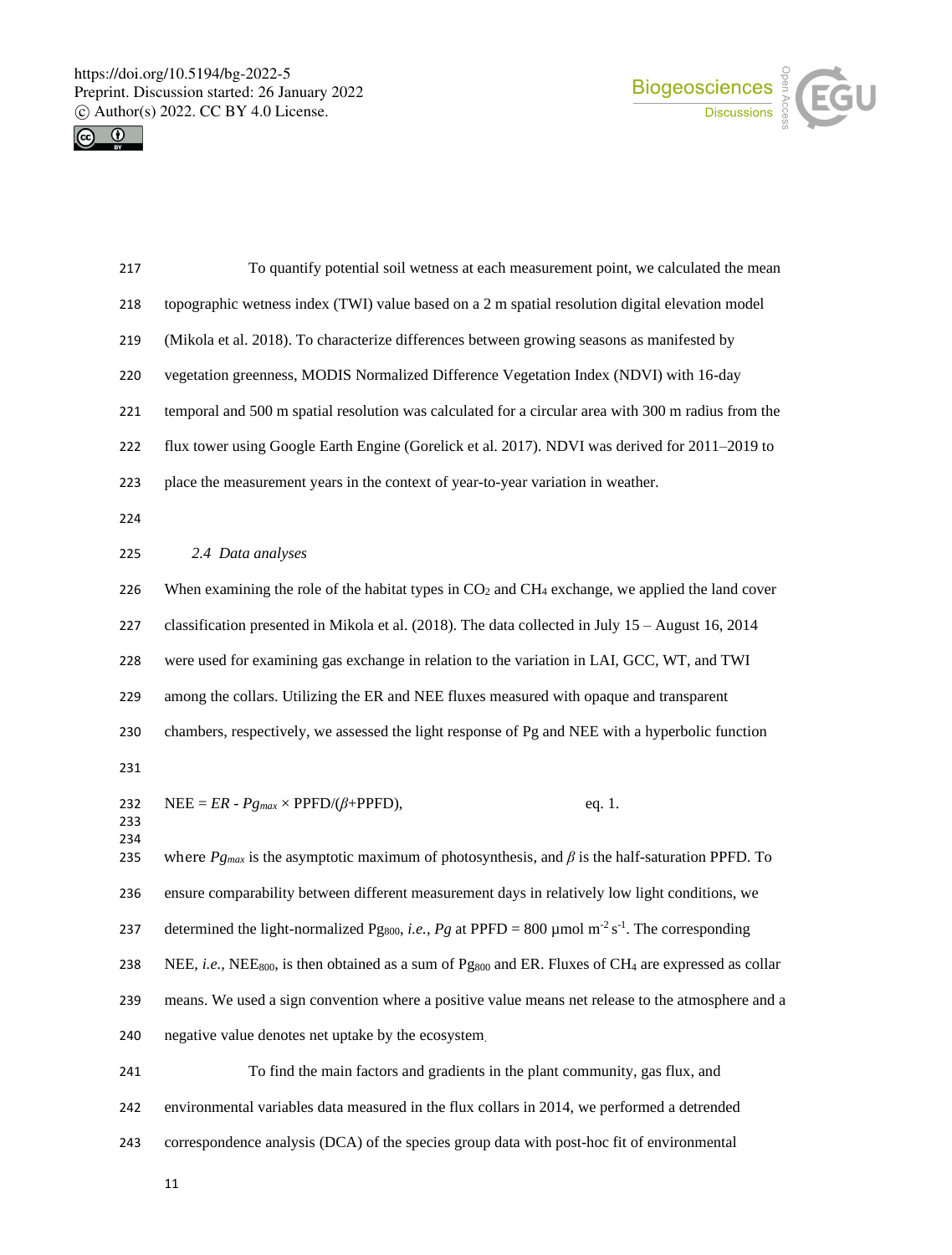



| 244 | variables, including gas fluxes, WT, LAI, GCC, elevation, and thaw depth as supplementary                                               |
|-----|-----------------------------------------------------------------------------------------------------------------------------------------|
| 245 | variables. The DCA was performed on logarithmically transformed, centered species data (species                                         |
| 246 | as species groups) using Canoco 5 (Ter Braak and Šmilauer 2012). Regression analyses were used                                          |
| 247 | to test the relationships between gas flux estimates and vascular LAI, GCC, WT, and TWI. All CH <sub>4</sub>                            |
| 248 | flux data from the years $2012-14$ , $2016$ , and $2019$ were used to quantify the mean growing season                                  |
| 249 | $CH4$ flux for each LCT and examine the relationship between CH <sub>4</sub> and GCC and TWI.                                           |
| 250 | We compared the LCT-specific flux estimates based on the chamber measurements                                                           |
| 251 | with the estimates based on EC measurements over the same period. Partitioning of the EC-based                                          |
| 252 | CO <sub>2</sub> fluxes to Pg and ER and estimates of Pg <sub>800</sub> and NEE <sub>800</sub> were calculated similarly to that of      |
| 253 | chamber data using Eq. (1). The EC flux data were classified into five wind sectors $(30-125^{\circ}, 125-$                             |
| 254 | 185°, 185–239°, 239–310°, 310–360° based on the mean EC flux footprint, modeled for the                                                 |
| 255 | growing of 2014 by Tuovinen et al. (2019). The sectors distinguished areas dominated by different                                       |
| 256 | LCTs, especially tundra heaths and wetlands, and, similarly, sectors with large and small vascular                                      |
| 257 | LAI. For each sector, the footprint-weighted areal proportions of LCTs and mean vascular LAI                                            |
| 258 | were derived from the high spatial resolution land-cover and LAI maps (Mikola et al. 2018). For                                         |
| 259 | this comparison, sector averages of Pg <sub>800</sub> , ER, NEE <sub>800</sub> , and CH <sub>4</sub> flux were calculated from the      |
| 260 | chamber data by weighting the LCT-specific flux estimates with the above-mentioned LCT                                                  |
| 261 | proportions in each sector. Because there were no measurement points within graminoid tundra, we                                        |
| 262 | applied wet fen (for $CO2$ ) and dry fen (for CH <sub>4</sub> ) flux estimates for the graminoid tundra based on                        |
| 263 | the observed similarities in LAI and soil wetness, respectively. Overall, graminoid tundra can be                                       |
| 264 | considered part of the fen continuum in terms of soil characteristics (high organic content) and CH <sub>4</sub>                        |
| 265 | exchange (Mikola et al. 2018, Tuovinen et al. 2019).                                                                                    |
| 266 | Finally, to synthesize the $CO2$ and $CH4$ exchange variability across the tundra, we                                                   |
| 267 | upscaled the LCT-specific average NEE <sub>800,</sub> Pg <sub>800</sub> , ER, and CH <sub>4</sub> flux to the 35.8 km <sup>2</sup> area |
| 268 | surrounding our study site, for which a LCT map was produced by Mikola et al. (2018).                                                   |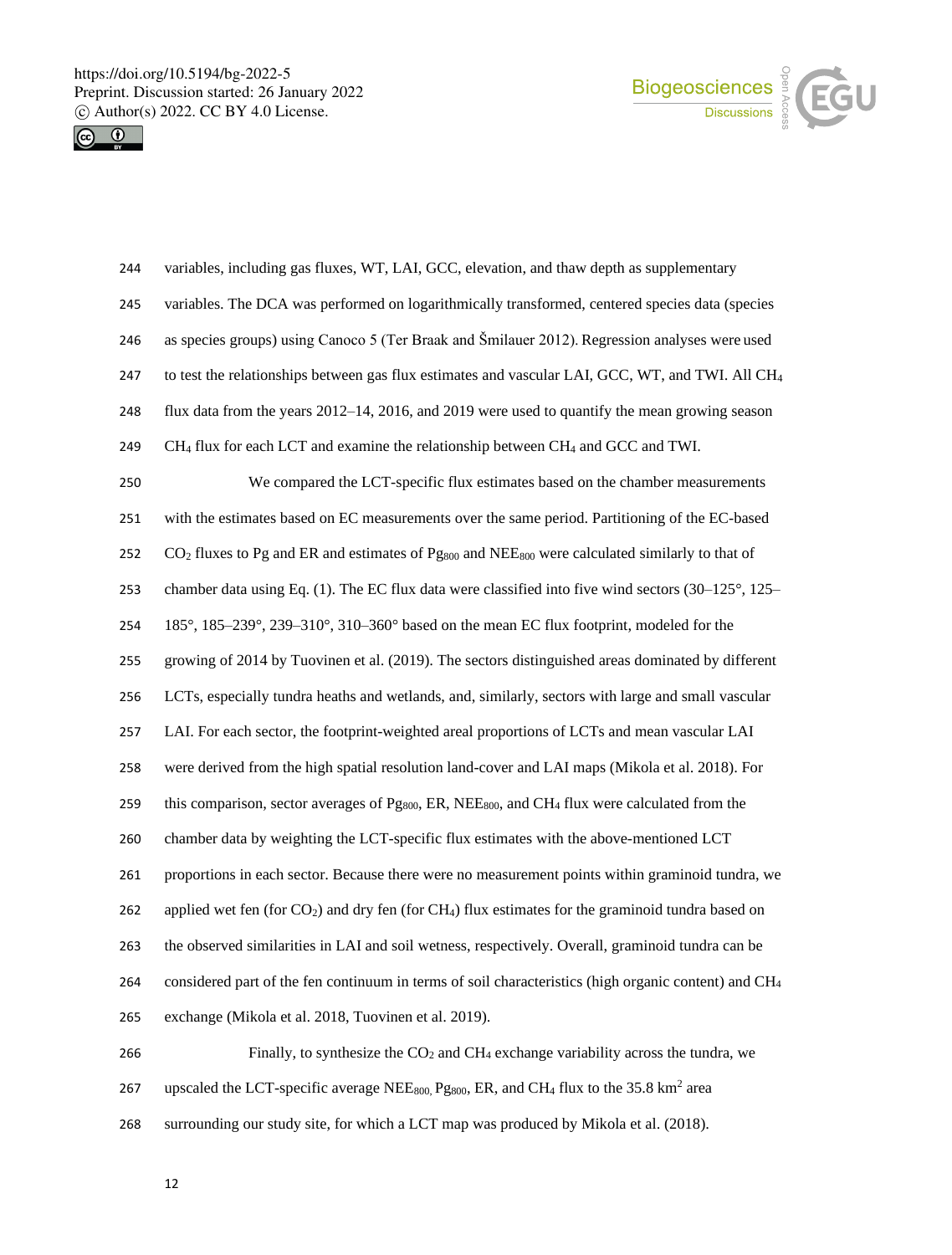**3 Results**





| 270 | 3.1 Meteorology                                                                                               |
|-----|---------------------------------------------------------------------------------------------------------------|
| 271 | In 2014, when we collected most of the flux data, temperature sum accumulation (with a 0 °C T <sub>air</sub>  |
| 272 | threshold) was near-average during the thaw period (the period when soil surface temperature was              |
| 273 | continuously above $0^{\circ}$ C), but the spring and mid-growing season were warmer than on average          |
| 274 | (Fig. 2a). The average air temperature was $15^{\circ}$ C during the gas flux measurements. Accordingly,      |
| 275 | the MODIS NDVI showed an early start of greening (Fig. 2b-d), and vegetation development had                  |
| 276 | already started at the beginning of the measurement period. In 2010–2019, which included the other            |
| 277 | CH <sub>4</sub> measurement years, the thaw period lasted for 74–124 days, creating a temperature sum range   |
| 278 | of 642–1003 °C days (Fig. 2a). Surface soils thawed between May 28 and July 9 and froze again                 |
| 279 | between September 21 and October 1. Among the observation years, the years 2012 and 2019 had                  |
| 280 | notably longer and warmer thaw periods than the other years. The driest habitat, lichen tundra,               |
| 281 | thawed 10–15 days earlier than the other habitats, and had ca. 3 $\degree$ C higher soil temperature than the |
| 282 | wet fen at the depth of 5 cm (Fig. 2b–c). Water table depth, measured at a wet fen location, showed           |
| 283 | only subtle interannual variation (Fig. 2e). In 2014, the active layer depth, measured over the               |
| 284 | measurement period close to the collars, was deepest in the end of August, reaching 30–40 cm in               |
| 285 | the wetland and meadow habitats, and remained $<$ 30 cm in the dry dwarf-shrub tundra (Fig. 2f).              |
| 286 | Lichen tundra had rocks underneath the loose surface layer, which made it impossible to measure               |
| 287 | the actual thaw depth.                                                                                        |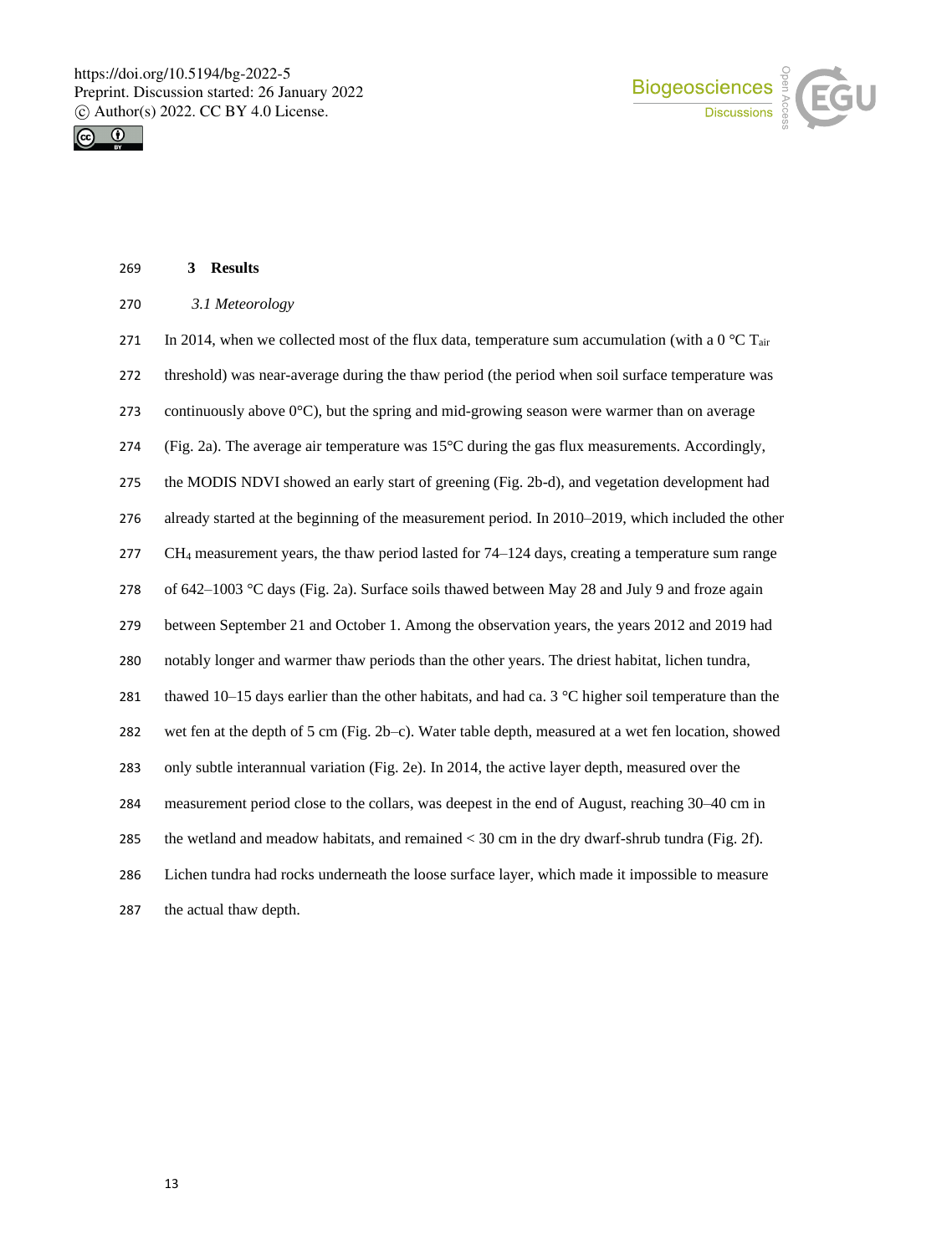





289

290 **Fig. 2.** Meteorology in May to September in years 2011–2019. (**a)** Air temperature accumulation 291 with threshold values soil surface  $> 0^\circ \text{C}$  and air T  $> 0^\circ \text{C}$ , **b**) seasonal dynamics of NDVI in the 292 study area, 16 d aggregated MODIS data, **c)** weekly means of soil temperature at depth of 5 cm in 293 wet fen and **d)** in dry tundra, **e)** water table relative to the ground surface in wet fen, and **f)** LCT 294 means of thaw depth in the measurement collars in 2014.

295

### 296 3.2 *Multivariate analysis*

297 DCA axes 1 and 2, which explained 49% and 14% of the variation in the grouped species data (Fig.

298 3). Lichen tundra and wet fen plots differed most from each other along the axis 1. Accordingly, the

299 supplementary variables WT, vascular plant LAI, thaw depth, TWI, GCC, Pg<sub>800</sub>, NEE<sub>800</sub>, and CH<sub>4</sub>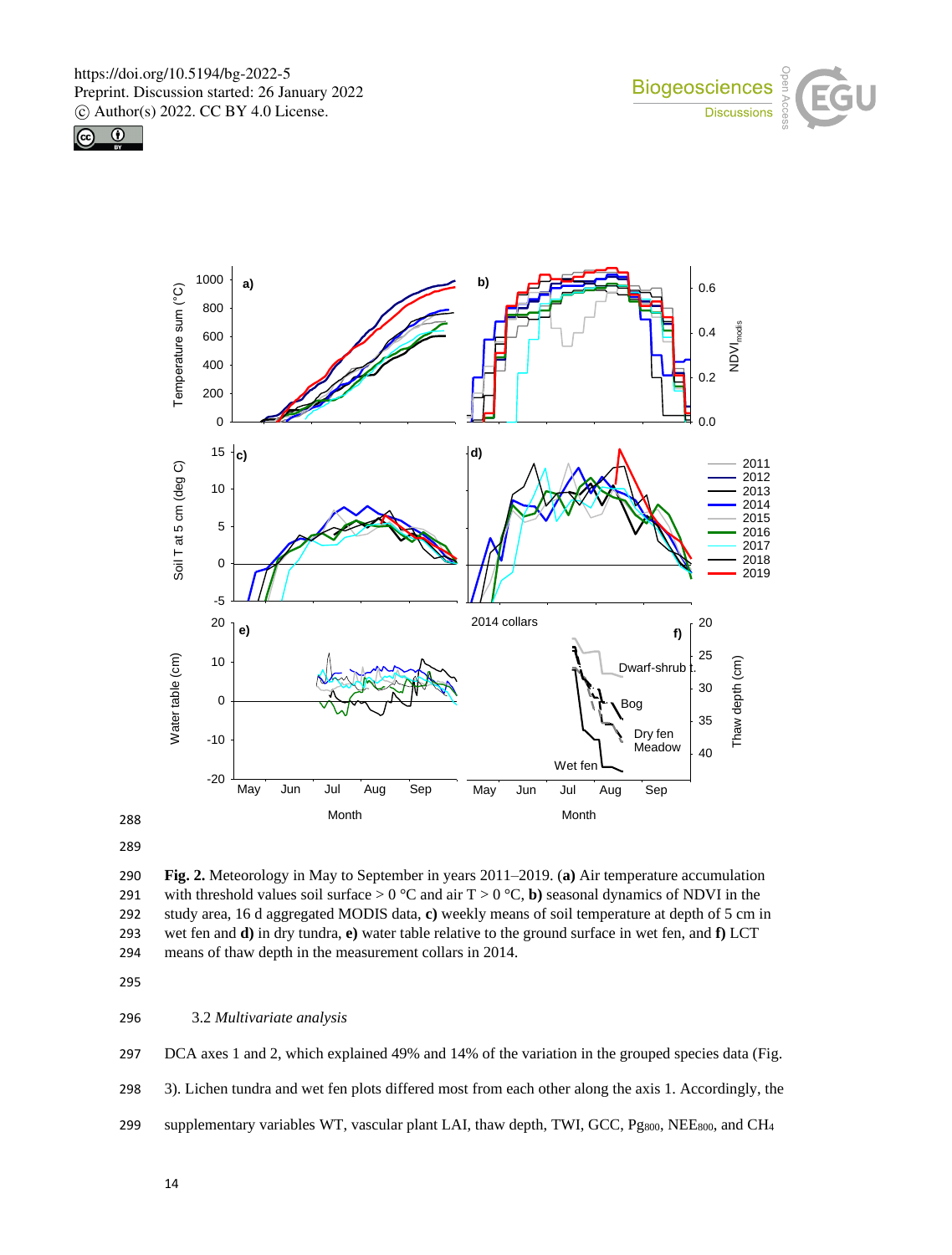



- 300 fluxes correlated positively with the axis 1 with post-hoc correlations (r) of 0.6–0.9, as derived from
- 301 the DCA weighted correlation matrix. Elevation had a positive correlation with the axis  $2 (r = 0.8)$ ,
- 302 along which there were gradients in moss abundance and soil organic content.
- 303

304



306

 **Fig. 3.** DCA ordination diagram based on species (species groups) data from the measurement collars in 2014. In the plot, the scores of species groups (cross), sample plots (open symbols), and 309 post-hoc fits of supplementary variables (arrows, blue type) mean CH<sub>4</sub>, Pg $_{800}$ , ER, NEE $_{800}$ , thaw depth (Thaw), water table relative to the ground surface (WT), green chromatic coordinate (GCC), vascular plant LAI, and elevation above sea level (Elevation). Land-cover types of the sample plots are indicated (grey type) and plots assigned to same LCTs are circled. Eigenvalues for axis 1 and 2 are 0.597 and 0.171, respectively, and axis 1 and 2 explain cumulatively 63% of the variation in the species group data.

315

#### 316 3.3 *Exchange of CO<sup>2</sup> and CH<sup>4</sup>*

317 Among different LCTs, the light-normalized photosynthesis ( $P_{8000}$ ) varied from about 5 mmol m<sup>-2</sup>

318  $h^{-1}$  in the lichen tundra to about 22 and 27 mmol m<sup>-2</sup> h<sup>-1</sup> in the wet fen and meadow, respectively.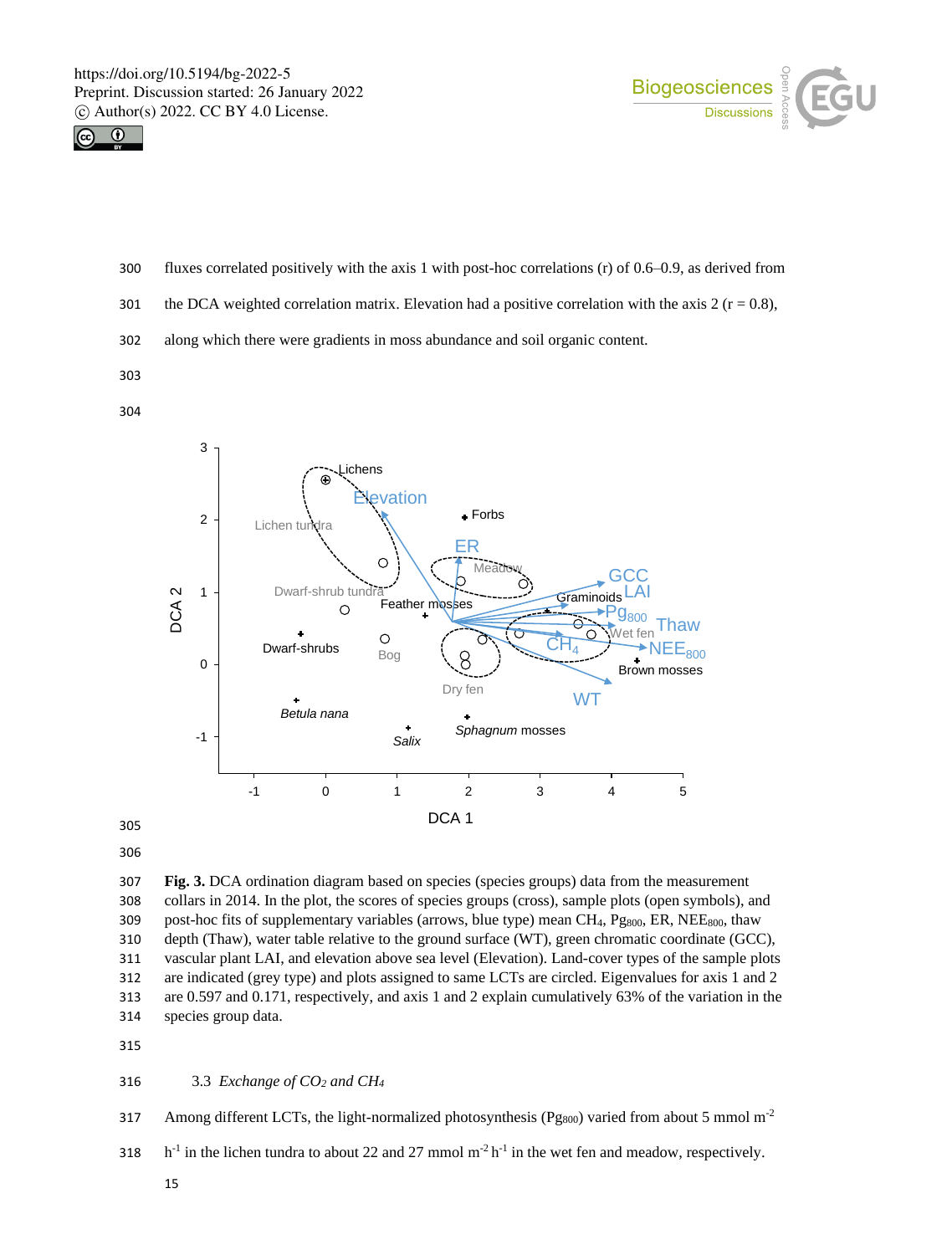



| Pg <sub>800</sub> was strongly and positively related to the vascular plant LAI and the greenness index GCC                            |
|----------------------------------------------------------------------------------------------------------------------------------------|
| (Fig. 4). There was also a positive correlation between Pg <sub>800</sub> and WT and TWI, possibly because the                         |
| highest LAI occurred at the wet fen and meadow plots. However, the TWI values for the two                                              |
| meadow plots located on an elevated bank of the stream were disproportionately high in relation to                                     |
| the WT at the plots, probably because of insufficient locational accuracy or an artefact in the digital                                |
| elevation model. Ecosystem respiration was higher in the two meadow plots, on average 18 mmol                                          |
| $m-2 h-1$ than in other plots. The relationship between ER and LAI was weaker than that of Pg <sub>800</sub> and                       |
| LAI (Fig. 4). The net exchange, NEE <sub>800</sub> , varied from about zero in the lichen tundra plots to a net                        |
| $CO2$ uptake of 16 mmol m <sup>-2</sup> h <sup>-1</sup> in the meadow and wet fen plots. NEE <sub>800</sub> was more tightly linked to |
| Pg <sub>800</sub> than ER and was correlated with LAI, GCC, WT, and TWI (Fig. 4).                                                      |
| There was substantial consumption of the atmospheric $CH_4$ in the lichen tundra plots                                                 |
| (mean -0.02 mmol m <sup>-2</sup> h <sup>-1</sup> , Fig. 5). Minor consumption occurred in the meadow, dwarf-shrub tundra,              |
| and bog plots (mean <-0.002 mmol $m^2 h^{-1}$ ), and efflux to the atmosphere was observed in the dry                                  |
| fen and wet fen plots (means 0.05 and 0.16 mmol $m^{-2}h^{-1}$ , respectively, Fig. 5). The eroded bare-peat                           |
| plot within the dry fen habitat and the vehicle-track plots in wet fen had large emissions (up to 0.2                                  |
| mmol $m^2 h^{-1}$ ), which were of the same magnitude as in the undisturbed dry and wet fen habitats.                                  |
| Variation among the plot means (Fig. 4, year 2014 data) was positively correlated with WT. Large                                       |
| $CH_4$ emissions occurred when TWI was $>$ 4, except the two meadow plots, which showed net                                            |
| consumption of CH <sub>4</sub> but had an unrealistically high TWI (see above and Figs. 4 and 6). Variation in                         |
| CH <sub>4</sub> fluxes was not related to variation in LAI or GCC.                                                                     |
|                                                                                                                                        |
|                                                                                                                                        |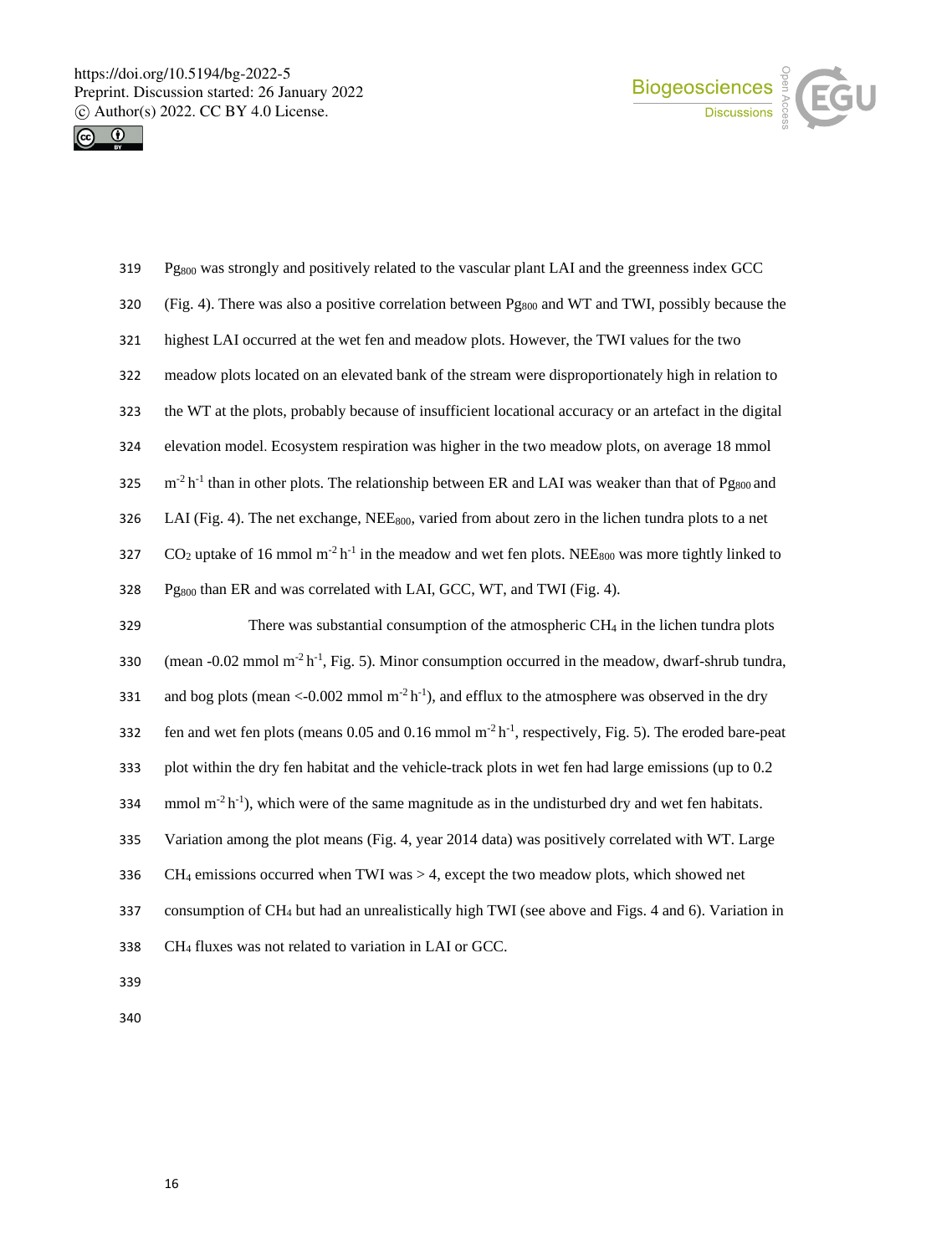







343 **Fig. 4.** Variation in estimates of Pg<sub>800</sub>, ER, NEE<sub>800</sub> (Eq. 1) and collar means of CH<sub>4</sub> fluxes in 344 relation to variation in collar means of LAI, GCC, WT and TWI on July 6–August 16, 2014. Error 345 bars denote the standard error of estimate. Fitted regression lines and adjusted coefficients of 346 determination  $(R^2_{adj.})$  are included for significant linear relationships. The two meadow plots were 347 not included in the TWI regressions.

348

- 350
- 351
- 352
- 353
- 354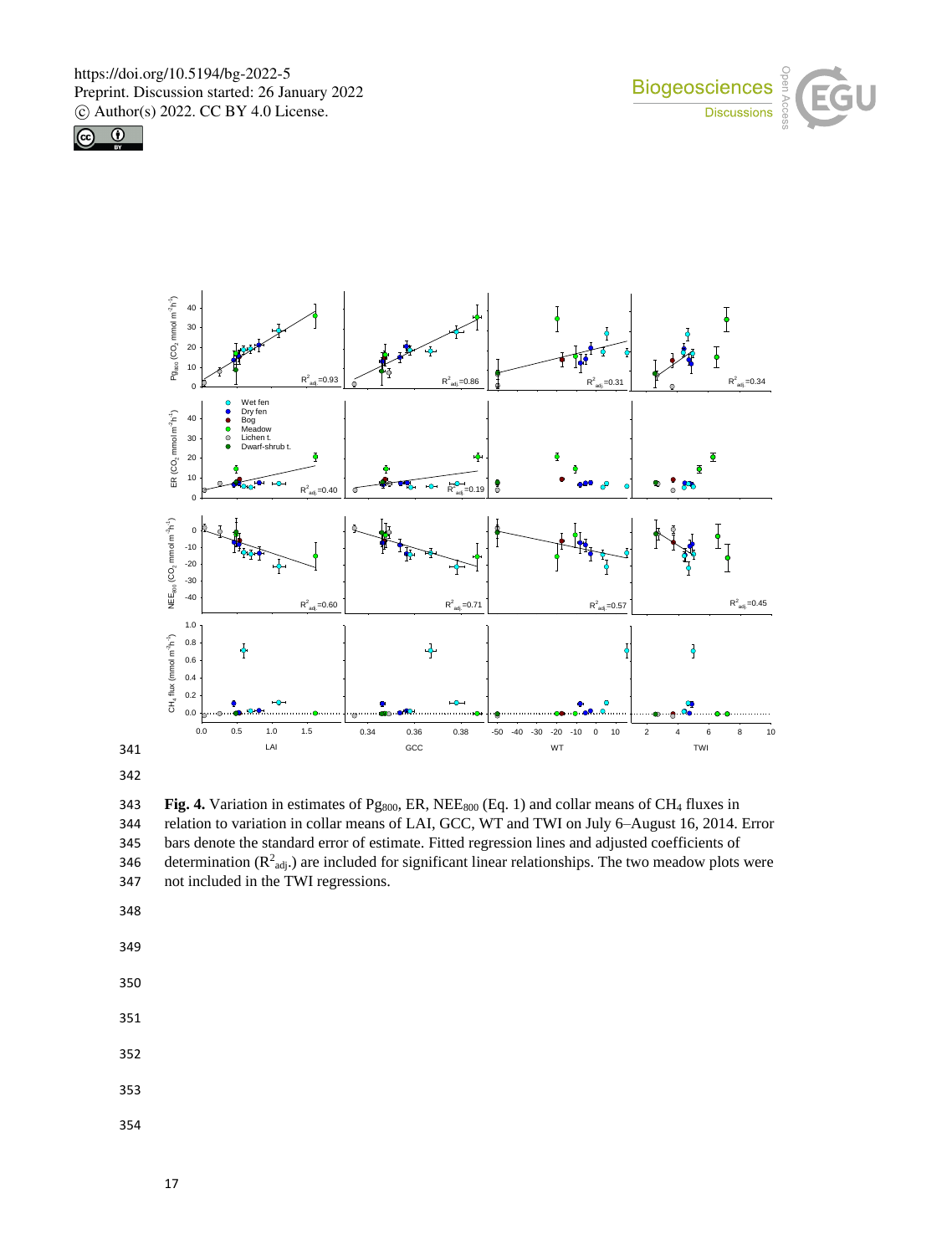





356 **Fig. 5.** Instantaneous (left panels) and monthly mean (right panels, with ±SD error bars) CH<sup>4</sup> fluxes 357 in each LTC. The data are a composite of all study years. Barren surfaces are indicated among the 358 lichen tundra data. The eroded bare-peat and vehicle-track plots are plotted as part of the dry fen 359 and wet fen data (×), respectively, but these data are not included in the monthly means. Note that 360 the panel groups have different y-axis scales.

361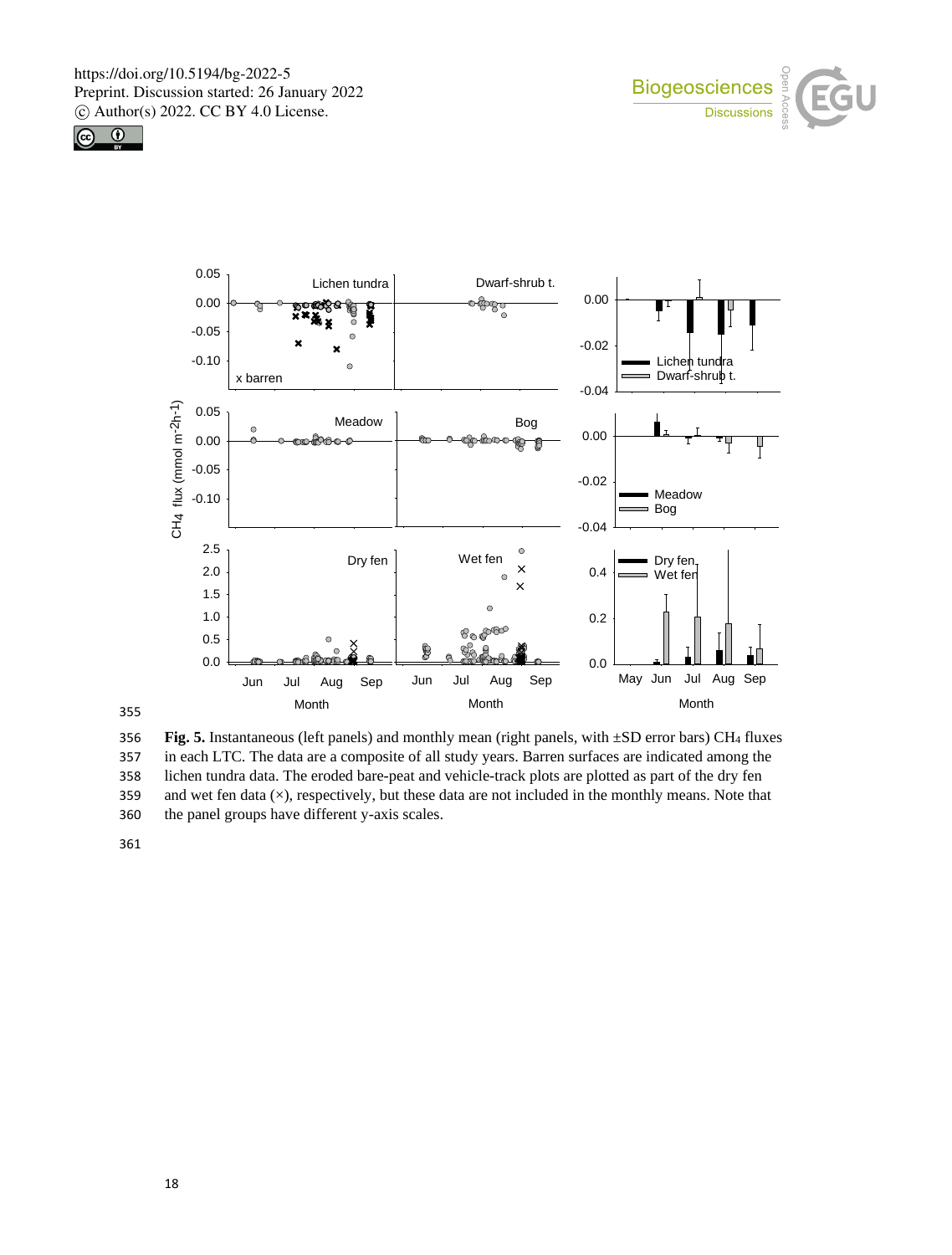





362

363 **Fig. 6.** Instantaneous CH<sup>4</sup> fluxes in the LCTs in relation to **a)** plot specific TWI and **b)** GCC and **c)** 364 LCT mean (±SD) CH4 fluxes in relation to LCT mean (±SD) TWI (excluding the meadow plots 365 with erroneous TWI) and **d)** LCT mean CH<sup>4</sup> fluxes (±SD). Data from years 2014, 2016, and 2019.

366

 To compare the chamber-based flux data with those derived from the EC measurements, the EC data were classified based on wind direction, which reflects the varying domination of different LCTs within the EC source area. In both the southern and south-western wind sectors (125–185° and 185–239°), wet fen and graminoid tundra together contributed *ca.* 40% of the footprint-weighted LCT areas (Fig. 7a). In these directions, vegetation mainly consisted of graminoids, as dry fen, wet fen, graminoid tundra, and meadow contributed 80% in total. The northern sector (310–360°) was characterized by the abundance of lichen tundra and bare ground that accounted for 68% of the footprint-weighted LCT areas, while all the other LCTs covered less than 18% in total. The other wind direction sectors had more even LCT distributions. The differences between the sectors were similar in the EC-based and spatially weighted chamber-based 377 averages of CO<sub>2</sub> exchange (Fig. 7). Both Pg<sub>800</sub> and NEE<sub>800</sub> were largest in the southern and south–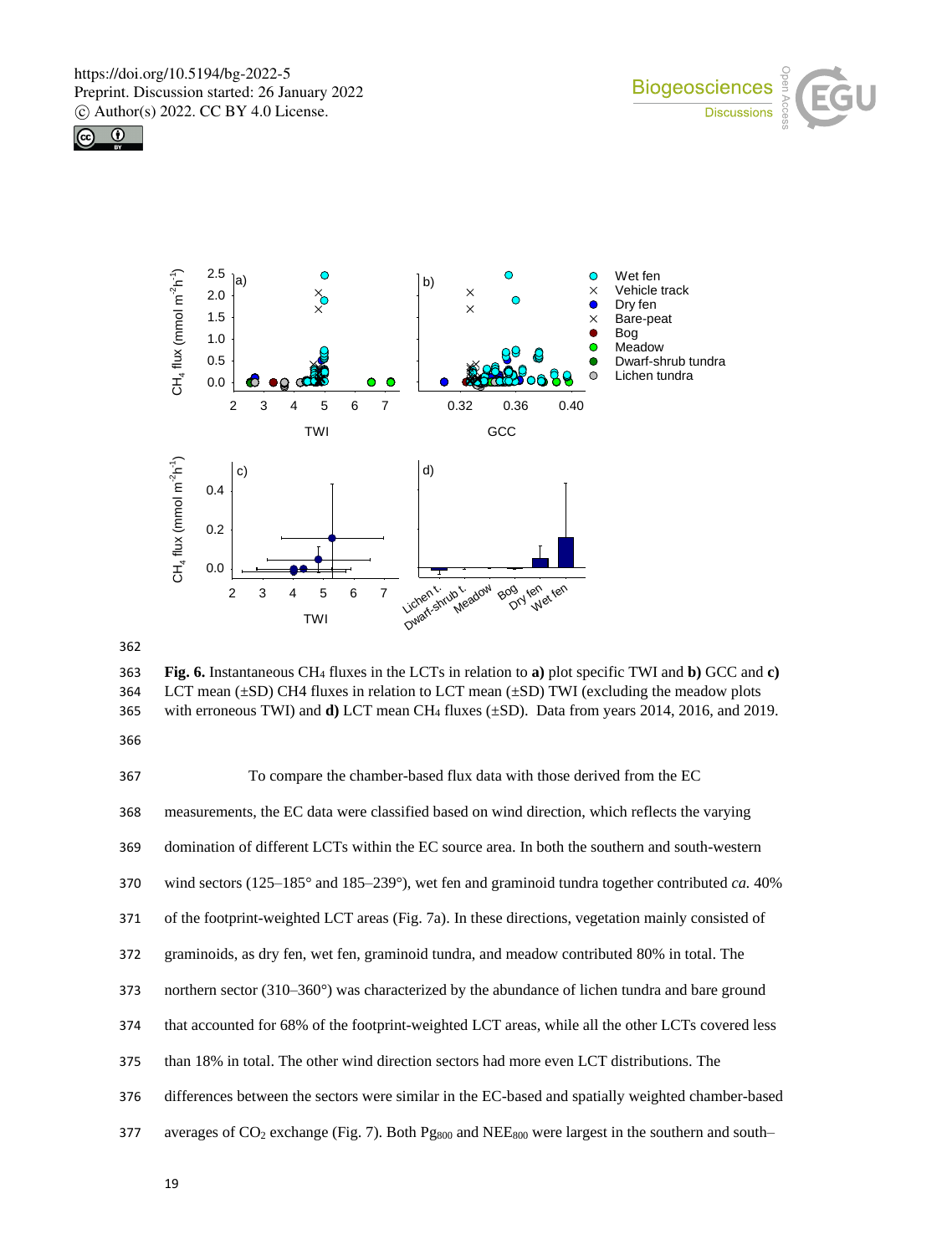



 western sectors and clearly smallest in the barren–lichen tundra-dominated sector in the north. The 379 chamber-based estimates of CO<sub>2</sub> exchange were, however, lower: Pg<sub>800</sub> was 57%, ER was 93%, and NEE<sup>800</sup> was 44% of the EC-based estimate.

 The southern and south-western wind sectors with abundant dry and wet fens and graminoid tundra had clearly the largest CH<sup>4</sup> fluxes (Fig. 7). The estimate based on chamber measurements was 30% and 50% larger than the EC-based estimate for the east sector (dominated by dry fen and bog) and south sector (dominated by dry and wet fen), respectively. In contrast, the chamber-based estimate was 56–67% of the EC-based estimate for the other sectors, dominated by graminoid tundra and lichen tundra. 387 Within the extended study area of  $35.8 \text{ km}^2$ , the LCT-weighted mean NEE<sub>800</sub>, corresponding to the LCT-specific chamber-based fluxes that were upscaled with the footprint-

389 weighted LCT areas, was -6 mmol  $m^{-2} h^{-1}$  (uptake relative to the atmosphere). The corresponding

390 mean Pg<sub>800</sub> was 12 mmol m<sup>-2</sup> h<sup>-1</sup>, and CH<sub>4</sub> flux 0.05 mmol m<sup>-2</sup> h<sup>-1</sup> (Table 3). Relative to their spatial

cover (28% in total), wet and dry fens were disproportionally important for the landscape-level net

exchange of CO2, photosynthesis, and CH4, contributing 74%, 47%, and 99% of the net landscape

totals (Table 3). Consumption of CH<sup>4</sup> by lichen tundra (including barrens), dwarf-shrub tundra, and

meadow tundra soils was 10% of the CH<sup>4</sup> emission. Particularly, the barrens contributed to the

consumption of CH<sup>4</sup> due to their large area and high consumption rate. Note, however, that the EC-

based estimates for the wind direction sectors suggested about two times as high NEE<sup>800</sup> and *ca*.

30% smaller CH<sub>4</sub> emissions for the wet fens, and 30% larger consumption for the barrens and

lichen tundra.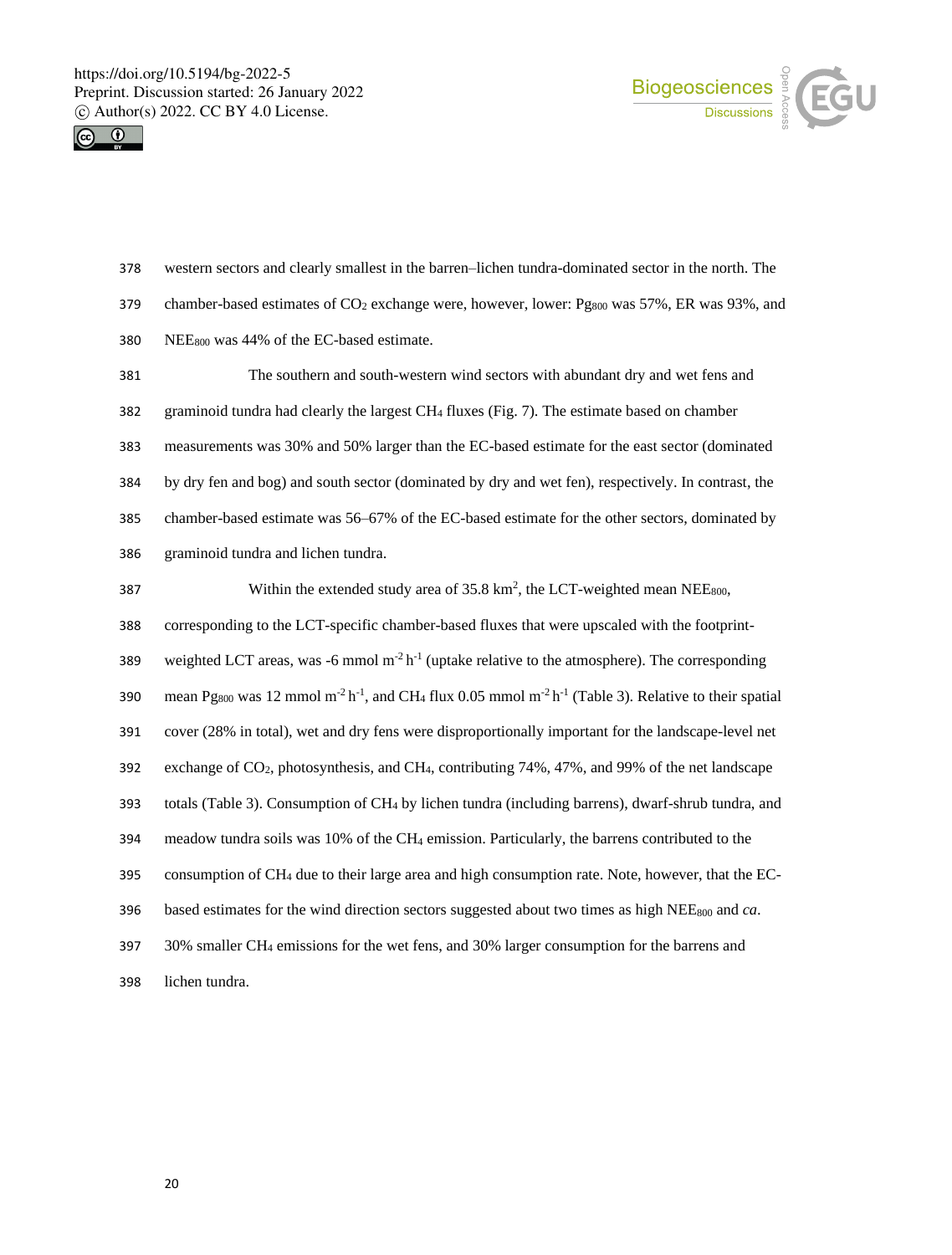







400 **Fig. 7. a)** Footprint-weighted mean contribution of each LCT to the EC measurements divided into 401 wind direction sectors, and comparison of EC and chamber-based sector means of **b-d)** CO<sup>2</sup> 402 exchange (Pg800, ER, and NEE800) **e)** vascular plant LAI, and **f)** CH<sup>4</sup> fluxes. The chamber-based 403 data are weighted by the LCT proportions shown in panel a. Map of LAI (Tuovinen et al., 2019) 404 and the LAI measured in the collars were used to estimate the EC- and chamber-related sector 405 means, respectively.

406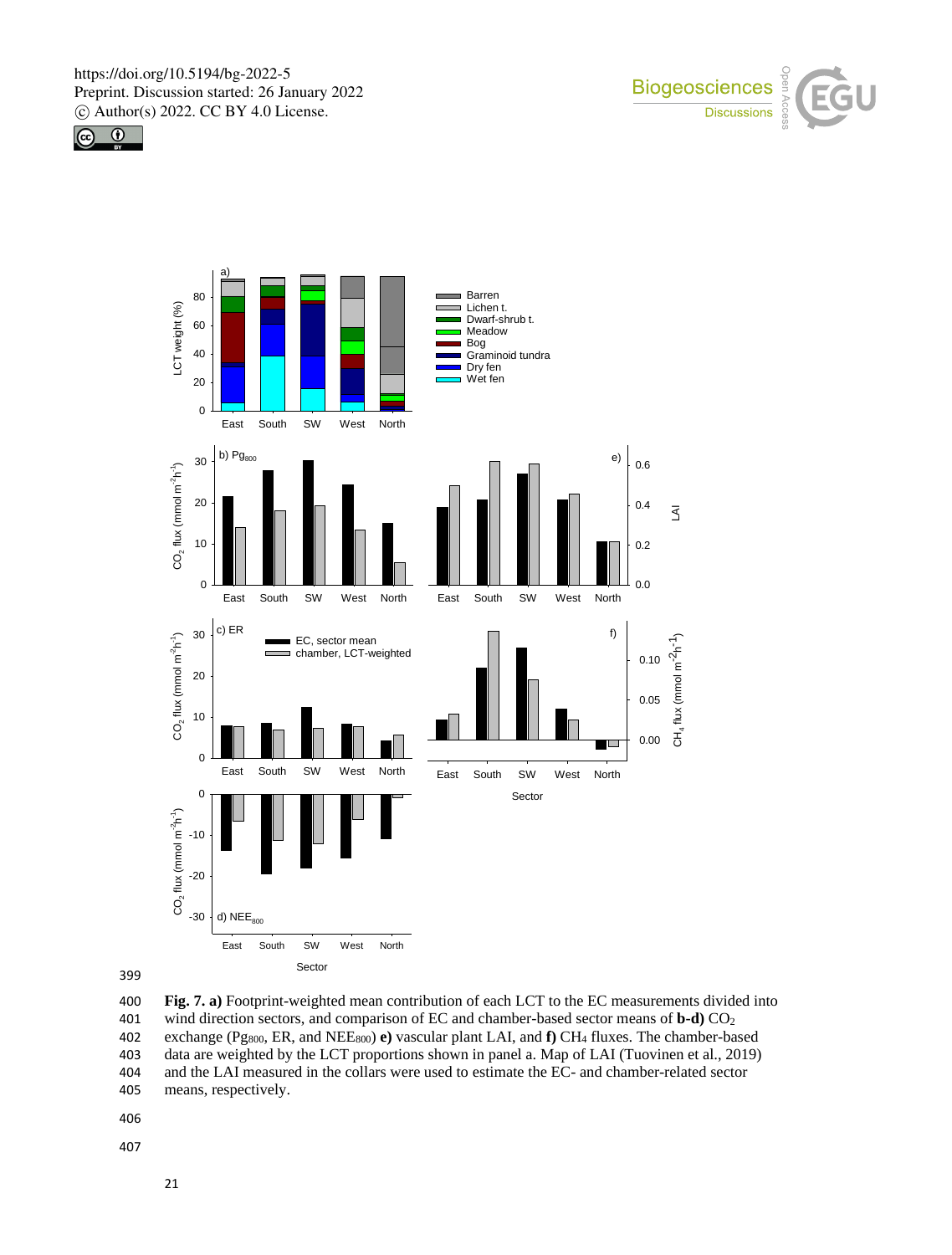



408 Table 3. Land-cover type distribution in the mapped 35.8 km<sup>2</sup> area, means and standard errors (se) 409 calculated from the collar-specific estimates of Pg<sub>800</sub>, ER, NEE<sub>800</sub> and CH<sub>4</sub> based on the 2014 data,

410 and proportional (%) landscape budgets.

|                   | Area    | $Pg_{800}$ |                                         | ER                                     |      | NEE <sub>800</sub>                      |      | CH <sub>4</sub> flux |                                         | NEE <sub>800</sub> | $Pg_{800}$ | CH <sub>4</sub><br>flux |
|-------------------|---------|------------|-----------------------------------------|----------------------------------------|------|-----------------------------------------|------|----------------------|-----------------------------------------|--------------------|------------|-------------------------|
| <b>LCT</b>        | $(\% )$ |            | (mmol m <sup>-2</sup> h <sup>-1</sup> ) | (mmol m <sup>-2</sup> h <sup>-1)</sup> |      | (mmol m <sup>-2</sup> h <sup>-1</sup> ) |      |                      | (mmol m <sup>-2</sup> h <sup>-1</sup> ) | (% )               | $(\%)$     | (%)                     |
| Mean <sup>1</sup> |         | 11.21      |                                         | 6.60                                   |      | $-4.61$                                 |      | 0.053                |                                         |                    |            |                         |
|                   |         | mean       | sd                                      | mean                                   | sd   | mean                                    | sd   | mean                 | sd                                      |                    |            |                         |
| Wet fen           | 16.4    | 21.93      | $-3.91$                                 | 6.44                                   | 0.98 | $-15.49$                                | 3.39 | 0.223                | 0.286                                   | 55.1               | 32.1       | 88.66                   |
| Dry fen           | 11.6    | 14.60      | 1.02                                    | 6.99                                   | 0.39 | $-7.61$                                 | 0.64 | 0.059                | 0.052                                   | 19.1               | 15.1       | 10.80                   |
| Gram. t.          | 3.4     | 21.93      | 3.91                                    | 6.44                                   | 0.98 | $-15.49$                                | 3.39 | 0.059                | 0.052                                   | 11.4               | 6.7        | 10.77                   |
| Bog               | 9.1     | 15.27      |                                         | 9.34                                   |      | $-5.93$                                 |      | 0.000                |                                         | 11.7               | 12.4       | 0.03                    |
| Meadow            | 0.4     | 26.45      | 9.51                                    | 17.66                                  | 3.06 | $-8.79$                                 | 6.45 | $-0.001$             | < 0.001                                 | 0.8                | 0.9        | $-0.01$                 |
| Dwarf-s. t.       | 27.4    | 8.64       |                                         | 7.80                                   |      | $-0.85$                                 |      | $-0.003$             |                                         | 5.0                | 21.1       | $-1.65$                 |
| Lichen t.         | 11.1    | 4.98       | 2.87                                    | 5.53                                   | 1.68 | 0.55                                    | 1.20 | $-0.005$             |                                         | $-1.3$             | 4.9        | $-1.05$                 |
| Barren            | 15.3    | 4.98       | 2.87                                    | 5.53                                   | 1.68 | 0.55                                    | 1.20 | $-0.026$             |                                         | $-1.8$             | 6.8        | $-7.56$                 |
| Water             | 5.3     | NA         |                                         | NA                                     |      | <b>NA</b>                               |      | <b>NA</b>            |                                         |                    |            |                         |

411 <sup>1</sup> Spatial LCT area-weighted mean, <sup>2</sup> Graminoid tundra fluxes estimated using values for wet fen

412  $(CO_2)$  and dry fen  $(CH_4)$ 

413

414

# 415 **4 Discussion**

| 416 | The studied tundra site in Tiksi in northeastern Siberia has heterogeneous land cover, which is                 |
|-----|-----------------------------------------------------------------------------------------------------------------|
| 417 | reflected as equally heterogeneous $CO2$ and $CH4$ exchange. On the one hand, we found that the                 |
| 418 | tundra wetlands have a disproportional role: dry and wet fens and meadow had the highest $CO2$                  |
| 419 | uptake capacity and particularly the wet fen showed high CH <sub>4</sub> emissions. On the other hand, our      |
| 420 | results highlight the high consumption of atmospheric CH <sub>4</sub> by lichen tundra (barrens and small       |
| 421 | vegetated patches). This CH <sub>4</sub> consumption is high compared to other non-wetland tundra habitats      |
| 422 | and, on the landscape scale, could offset 9 of the CH <sub>4</sub> emissions. These data augment the            |
| 423 | knowledge on the functional diversity, namely distribution of different land-cover types, and their             |
| 424 | emission factors across the vast arctic tundra and will lend support to bottom-up and top-down                  |
| 425 | extrapolations across the Arctic.                                                                               |
| 426 | Within this tundra landscape, the graminoid-dominated wetlands with organic-rich soils                          |
| 427 | constitute an important part of the ecosystem-atmosphere exchange of $CO2$ and CH <sub>4</sub> . Within an area |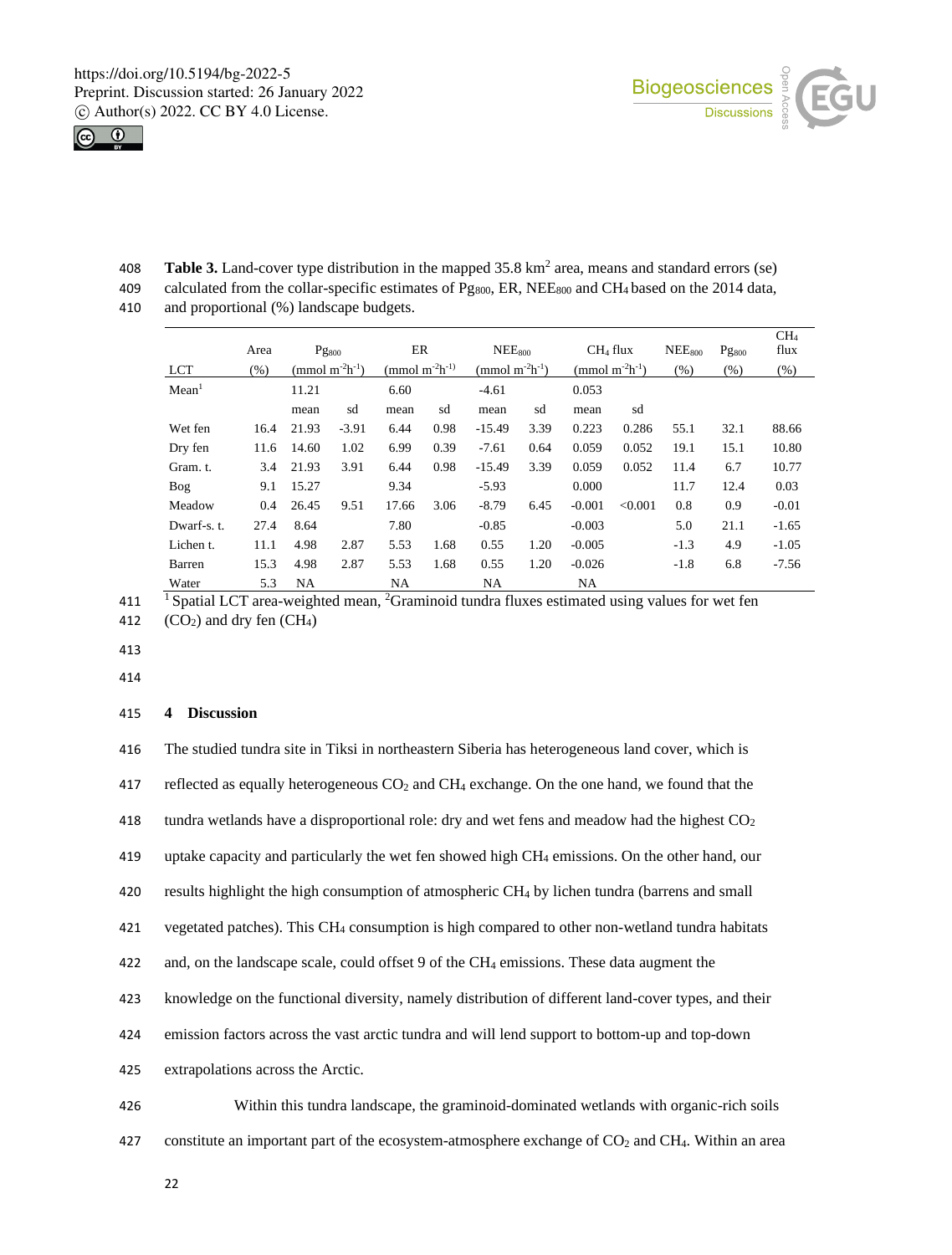



| 428 | of 35.8 km <sup>2</sup> mapped around our study site (Mikola et al. 2018), wet and dry fens and the fen-like |
|-----|--------------------------------------------------------------------------------------------------------------|
| 429 | graminoid tundra covered 31% of the area but contributed as much as 73% to the potential light-              |
| 430 | saturated CO <sub>2</sub> sink during the peak growing season. These wetlands are also the sites having high |
| 431 | soil organic matter content and C pools (Mikola et al. 2018) and CH <sub>4</sub> emissions to the atmosphere |
| 432 | (see also Tuovinen et al. 2019).                                                                             |

 The spatial extrapolation of fluxes is clearly sensitive to a small number of chamber measurement points as there is large within-LCT variation e.g., in the wet fen and meadow data. For this reason, it is neither possible to conclude which LCTs differ significantly from each other in the CO<sup>2</sup> or CH<sup>4</sup> fluxes. Our conclusions made from the chamber data are, however, corroborated by the temporally matching section of EC data, categorized by wind direction to reflect the main LCT patterns around the EC mast, which show similarity to the chamber data. Instead of categorical LCT 439 classification, maps of those variables, LAI, and WT, for instance, that drive CO<sub>2</sub> and CH<sub>4</sub> exchange would be preferable for spatial modeling of these ecosystem functions (Räsänen et al. 2021). Mikola et al. (2018) found, however, that distinguishing, for instance, soil organic content based on remote sensing and using the same LCT classification was a challenge in the same site. The spatial pattern of the growing season light-saturated photosynthesis and net CO<sup>2</sup> exchange was strongly related to the corresponding pattern of the LAI of vascular plants (Fig. 3, 4). 445 Hence, the abundance of graminoid (Cyperaceae and Poaceae) vegetation predicted a large NEE<sub>800</sub>, 446 which varied from near zero in lichen tundra up to 25 mmol  $m<sup>2</sup> h<sup>-1</sup>$  in wet fen. Ecosystem respiration had a smaller role than Pg in determining NEE, but we note that our data cover only a section of the growing season with warmer temperatures and half to full-grown vegetation. The importance of ER is likely to be different when considering the full annual balance (*e.g.,* Hashemi et al. 2021). While our data represent only the growing season, a similar relationship has also been found between the annual NEE and LAI at a tundra site with a mixture of wet and dry tundra in northeastern Europe (Marushchak et al. 2013), in a multi-site EC study in Alaskan tundra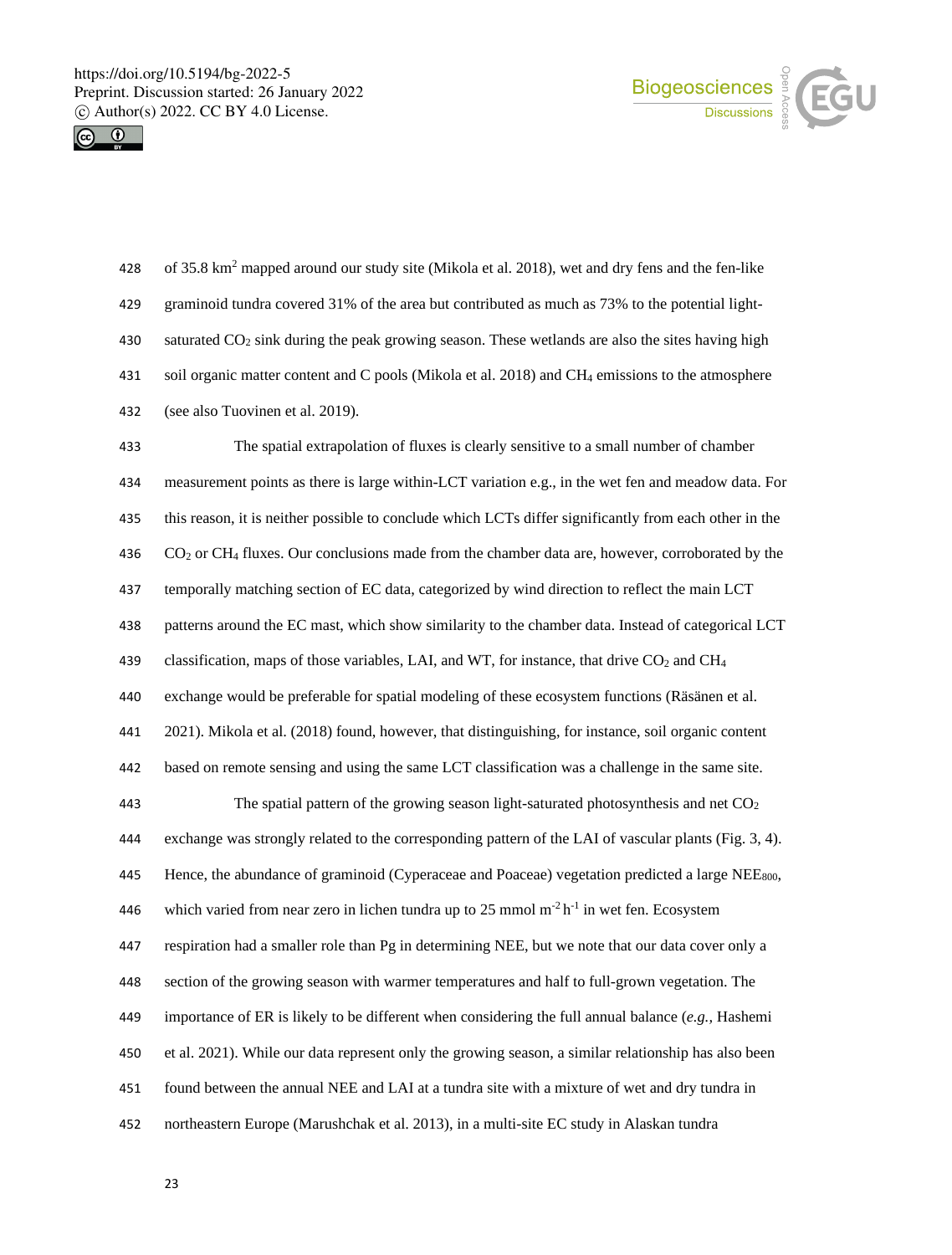



 (McFadden et al. 2003), in Canadian low arctic tundra wetlands (Lafleur et al. 2012), and across tundra sites (Street et al. 2007; Shaver et al. 2007). 455 The magnitude of  $P_{9800}$  and NEE<sub>800</sub> in the fen and meadow plots of this study were similar to the maximum Pg and NEE found in tundra wetland in Seida in northeastern Europe (Marushchak et al. 2013), at low tundra wetland sites in eastern Canada (Lafleur et al. 2012), and at a wetland-dominated but more continental site (with an equal growing season length) in 459 northeastern Siberia (van der Molen et al. 2007). The vegetation and Pg<sub>800</sub> of lichen tundra and dwarf-shrub tundra in our study resembled those observed within the polygon rim habitat of the polygon tundra in the Lena River delta, while those of meadow, dry fen, and wet fen resembled the wet polygon center habitats (Eckhardt et al. 2019). In our study, the variation of ecosystem respiration resulted from the variation in vascular plant LAI, soil organic content, and water saturation: the highest ER occurred in mineral soil meadow with high LAI suggesting substantial autotrophic respiration and likely deep rooting and large root biomass contributing to the ecosystem respiration (Fig. 4). In wetlands, respiration may be attenuated by the soil water saturation. 467 Our chamber-based estimate of the average  $CH_4$  flux within the 35.8 km<sup>2</sup> upscaling area 468 was 0.05 mmol m<sup>-2</sup> h<sup>-1</sup>, which is close to 0.04 mmol m<sup>-2</sup> h<sup>-1</sup> obtained by Tuovinen et al. (2019) who combined EC data with footprint modeling to statistically determine LCT group-specific CH<sup>4</sup> fluxes. Within this upscaling area, 28% of the area emitted CH4, while the other habitats either consumed atmospheric CH<sup>4</sup> (lichen tundra including barrens, coverage 26%) or were close to neutral relative to the atmosphere (Figs. 4, 5, Table 3). The wettest spots were the sites having the highest CH<sup>4</sup> emissions (Fig. 4). We observed no clear relationship between vegetation and CH<sup>4</sup> flux in plot level, which could partly be due to the small size of data. At a LCT level, high LAI and high CH<sup>4</sup> emissions co-occurred if WT was high enough (Fig. 3). The sites showing the highest emissions had a high soil organic matter content, an indication of slow decomposition in anoxic conditions, and we also found that the eroded bare-peat surface of dry fen and the disturbed vehicle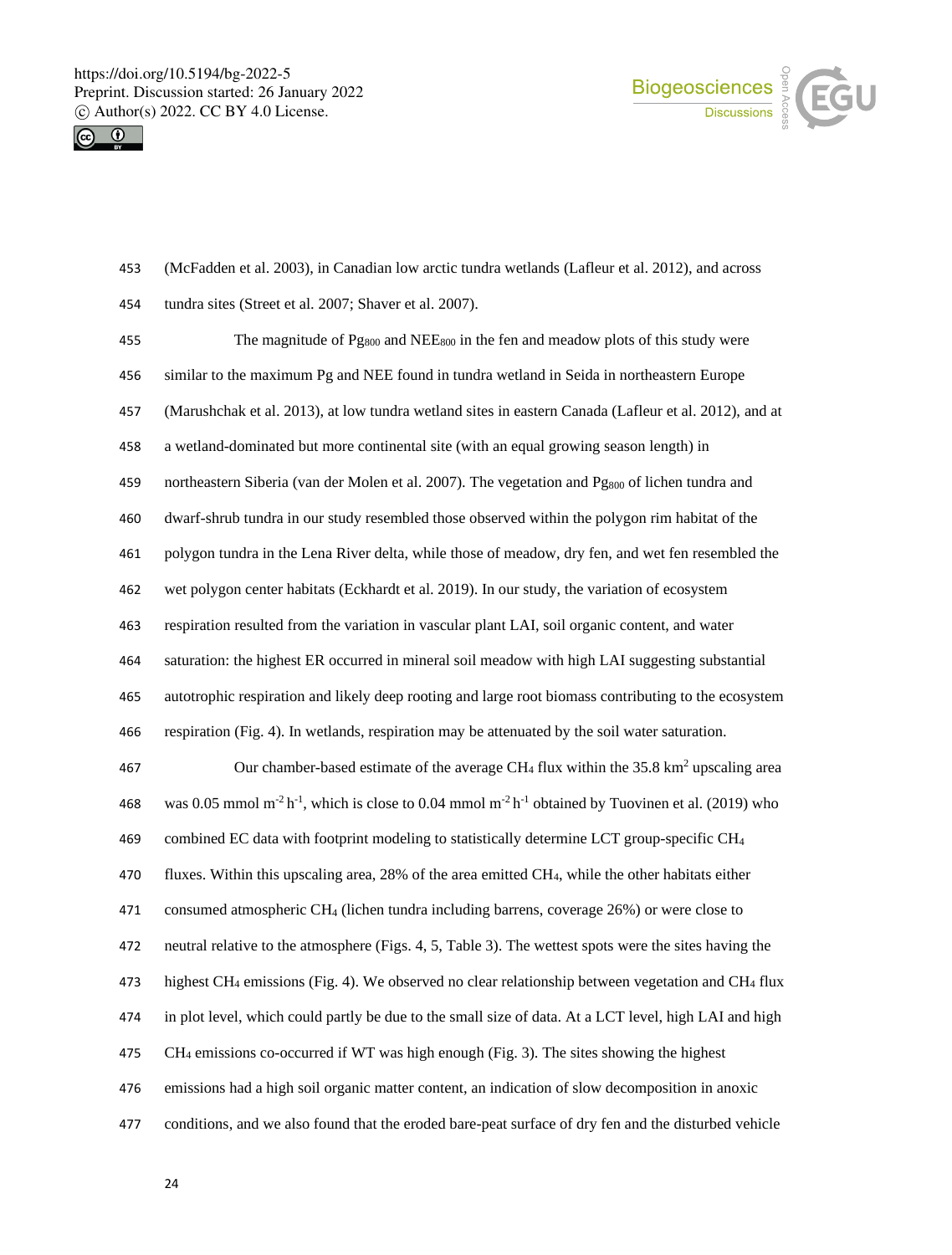



| 478 | tracks had high CH <sub>4</sub> emissions. In the case of eroding surfaces, gas efflux may be enhanced by       |
|-----|-----------------------------------------------------------------------------------------------------------------|
| 479 | transport pathways emerging from changes in soil structure. Wet depressions, like the vehicle tracks            |
| 480 | in this study, have in turn been found to have high CH <sub>4</sub> emissions relative to their surroundings in |
| 481 | permafrost, which results from the abundance of graminoids producing easily degradable litter                   |
| 482 | compared to dwarf-shrubs, and the potentially increasing nutrients from seasonal permafrost                     |
| 483 | degradation (e.g., Bubier et al. 1995, McCalley et al. 2014, Wickland et al. 2020). All in all, our             |
| 484 | data encourage applying indicators of wetness together with vegetation parameters as a means of                 |
| 485 | CH <sub>4</sub> flux upscaling in tundra environment. While the topographic wetness index in general was a      |
| 486 | reasonable surrogate for WT, distinguishing the dry and wet soils, erroneous TWI values were                    |
| 487 | estimated for the streamside meadow, possibly due to insufficient locational accuracy, because the              |
| 488 | plots were located right next to the stream, but on an elevated bank.                                           |
| 489 | The recognition of $CH_4$ consuming tundra habitats is important for accurately estimating                      |
|     |                                                                                                                 |

 the net CH<sup>4</sup> balance of tundra. The substantial uptake of atmospheric CH<sup>4</sup> by lichen tundra (here a mixture of bare ground and sparse vegetation) in Tiksi was inferred by Tuovinen et al. (2019) based on a source allocation analysis of EC data: the average flux of the consuming area was estimated at  $-0.03$  mmol m<sup>-2</sup> h<sup>-1</sup>, which corresponds to -21.6% of the total upscaled CH<sub>4</sub> flux. In this study, the 494 average growing season CH<sub>4</sub> uptake was -0.02 mmol m<sup>-2</sup> h<sup>-1</sup> in the lichen tundra plots and an order of magnitude lower in graminoid tundra, dwarf-shrub tundra, and bog. Our upscaling exercise resulted in a CH<sup>4</sup> sink that counterbalanced about -10% of the CH<sup>4</sup> emission, which likely is an underestimate due to an overestimation of the emissions from the wet fens. High consumption of atmospheric CH<sup>4</sup> in barrens is associated with the high affinity methanotrophs (Jørgensen et al. 2014; Lau et al. 2015; D'Imperio et al. 2017, St Pierre et al. 2019). For instance, on Disko Island, Greenland, which consists of similar land cover types to Tiksi, uptake of CH<sup>4</sup> by bare ground was - 501 0.005–0.01 mmol m<sup>-2</sup> h<sup>-1</sup> during the growing season, while a mean flux of -0.003–-0.004 mmol m<sup>-2</sup>  $h^{-1}$  was observed in dry tundra heath (D'Imperio et al. 2017). These consumption rates associated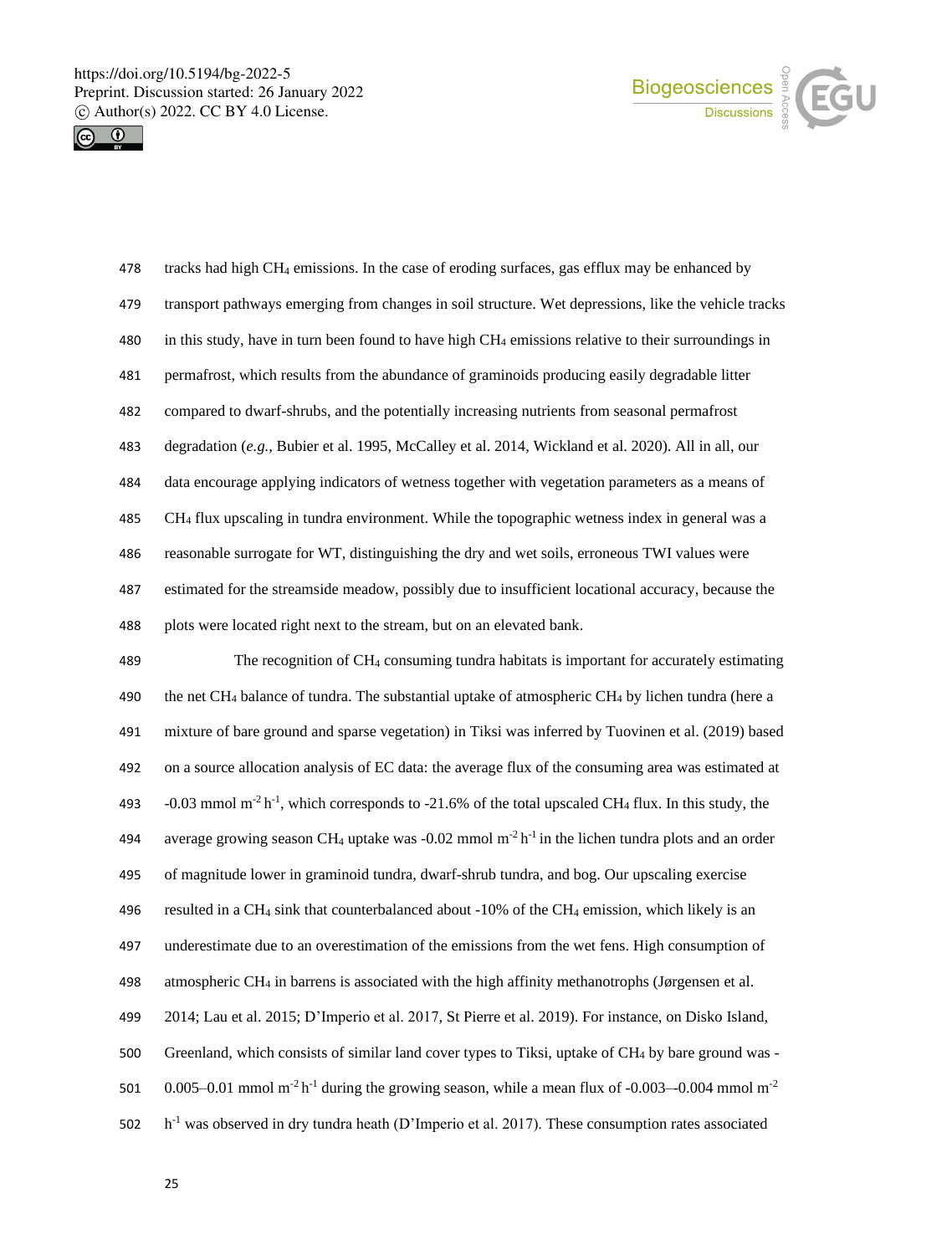



- with tundra barrens and high-affinity methanotrophs can be high relative to consumption rates
- 504 measured on north-boreal forest soils (for instance,  $-0.01$  mmol m<sup>-2</sup>h<sup>-1</sup>, Lohila et al. 2016).

# **5 Conclusions**

| 507 | Our results provide new observations of carbon exchange for the prostrate dwarf shrub tundra sub-                           |
|-----|-----------------------------------------------------------------------------------------------------------------------------|
| 508 | zone, which covers an area of 2.3 million km <sup>2</sup> of the Arctic (Walker 2000). Graminoid vegetation                 |
| 509 | favored the wet and moist habitats, such as wet fens and the streamside meadow, which were                                  |
| 510 | characterized by large $CO2$ uptake and $CH4$ emissions. The heterogeneity of landscape and the                             |
| 511 | related large spatial variability of CO <sub>2</sub> and CH <sub>4</sub> fluxes observed in this study encourage to monitor |
| 512 | the Arctic sites for changes in habitat type distribution. Such changes can include the forming of                          |
| 513 | meadows and appearance of new vegetation communities, such as erect shrubs, that benefit of                                 |
| 514 | warming-induced changes in thaw depth and soil wetness. The spatial extrapolation based on a                                |
| 515 | small number of measurement points involves inherent uncertainty but still allowed us to identify                           |
| 516 | key relationships between CO <sub>2</sub> and CH <sub>4</sub> fluxes and vegetation and moisture features, which can be     |
| 517 | utilized in more robust upscaling experiments that make use of EC measurements.                                             |
| 518 |                                                                                                                             |
| 519 | Data availability. The flux data used in this study can be accessed via the Zenodo data repository:                         |
| 520 | Juutinen, Sari. (2022). Dataset for a manuscript entitled Variation in CO2 and CH4 Fluxes Among                             |
| 521 | Land Cover Types in Heterogeneous Arctic Tundra in Northeastern Siberia [Data set]. Zenodo.                                 |
| 522 | https://doi.org/10.5281/zenodo.5825705                                                                                      |
| 523 |                                                                                                                             |
| 524 |                                                                                                                             |
| 525 |                                                                                                                             |
| 526 |                                                                                                                             |
| 527 |                                                                                                                             |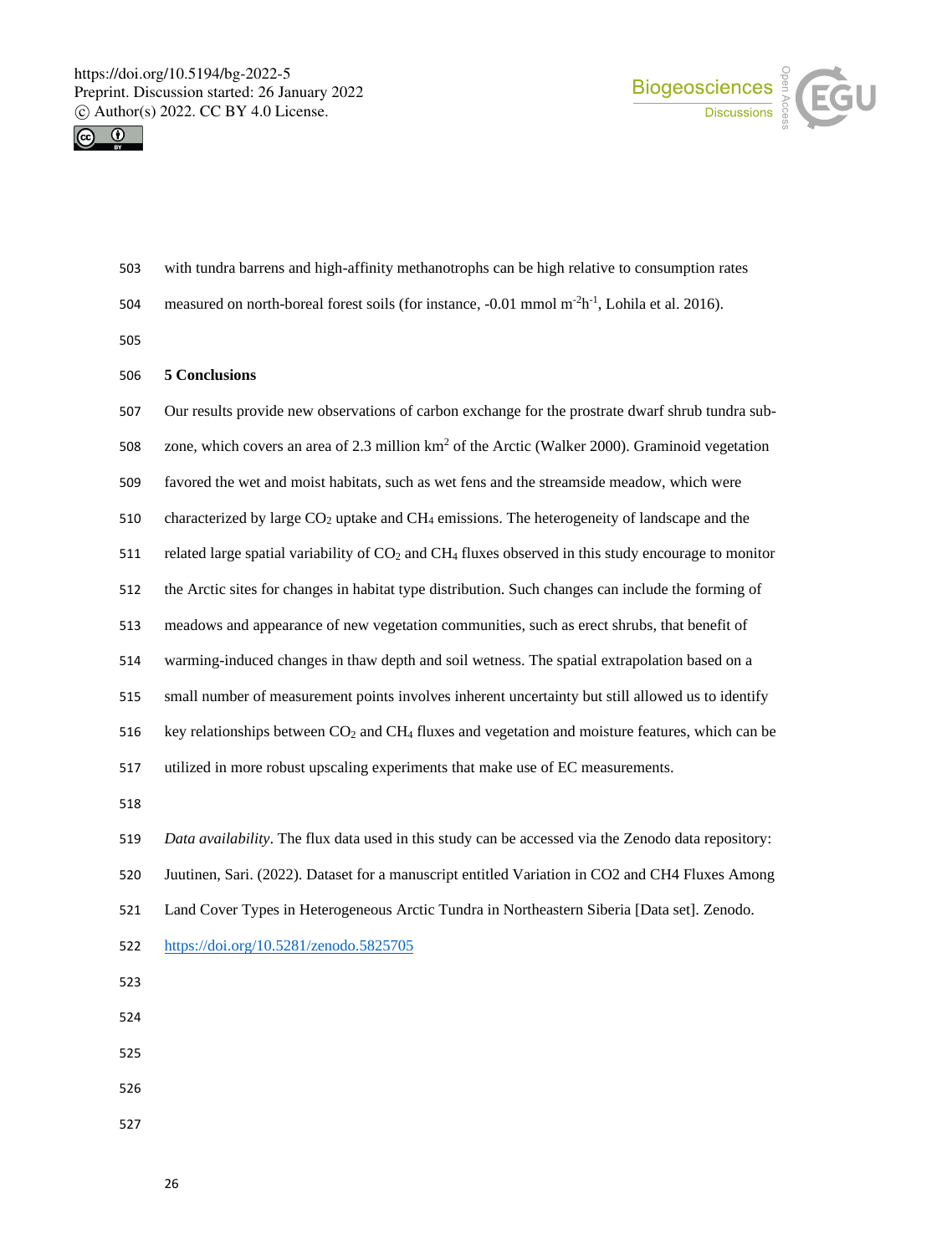



#### *Author contributions*

- TL, MA, and SJ designed the study. TL, MA, and AM took care of the overall site governance and
- 530 maintenance. VI, ML, TL, JM, JN, EV, TL, TV, and MA conceived the field measurements of CO<sub>2</sub>
- and CH4, vegetation, and environmental variables. In addition, ML calculated green chromatic
- coordinates, and MA and J-PT postprocessed the EC data and J-PT modeled the footprint and
- estimated footprint LCT fractions. AR and TV processed and modelled the landcover data and
- estimated TWI and NDVI for the plots and area. SJ compiled the chamber flux data and conducted
- the data analyses and spatial extrapolations and wrote the manuscript with contributions from all co-
- authors.
- 
- *Competing interests*
- The authors declare that they have no conflict of interest.
- 

*Acknowledgements* 

We thank G. Chumachenko, O. Dmitrieva, and E. Volkov at the Tiksi Observatory and the

Yakutian Hydrometeorological Service for their kind assistance in carrying out and organizing the

- field campaigns and Lauri Rosenius for assistance in the field work. This study was financially
- supported by the Academy of Finland, projects "Greenhouse gas, aerosol and albedo variations in
- the changing Arctic" (project no. 269095), "Carbon balance under changing processes of Arctic and
- subarctic cryosphere" (project no. 285630), "Constraining uncertainties in the permafrost-climate
- feedback" (project no. 291736) and "Carbon dynamics across Arctic landscape gradients: past,
- present and future" (project no. 296888); the European Commission, FP7 project "Changing
- permafrost in the Arctic and its global effects in the 21st century (PAGE21, project no. 282700)";
- and the Nordic Council of Ministers, DEFROST Nordic Centre of Excellence within NordForsk.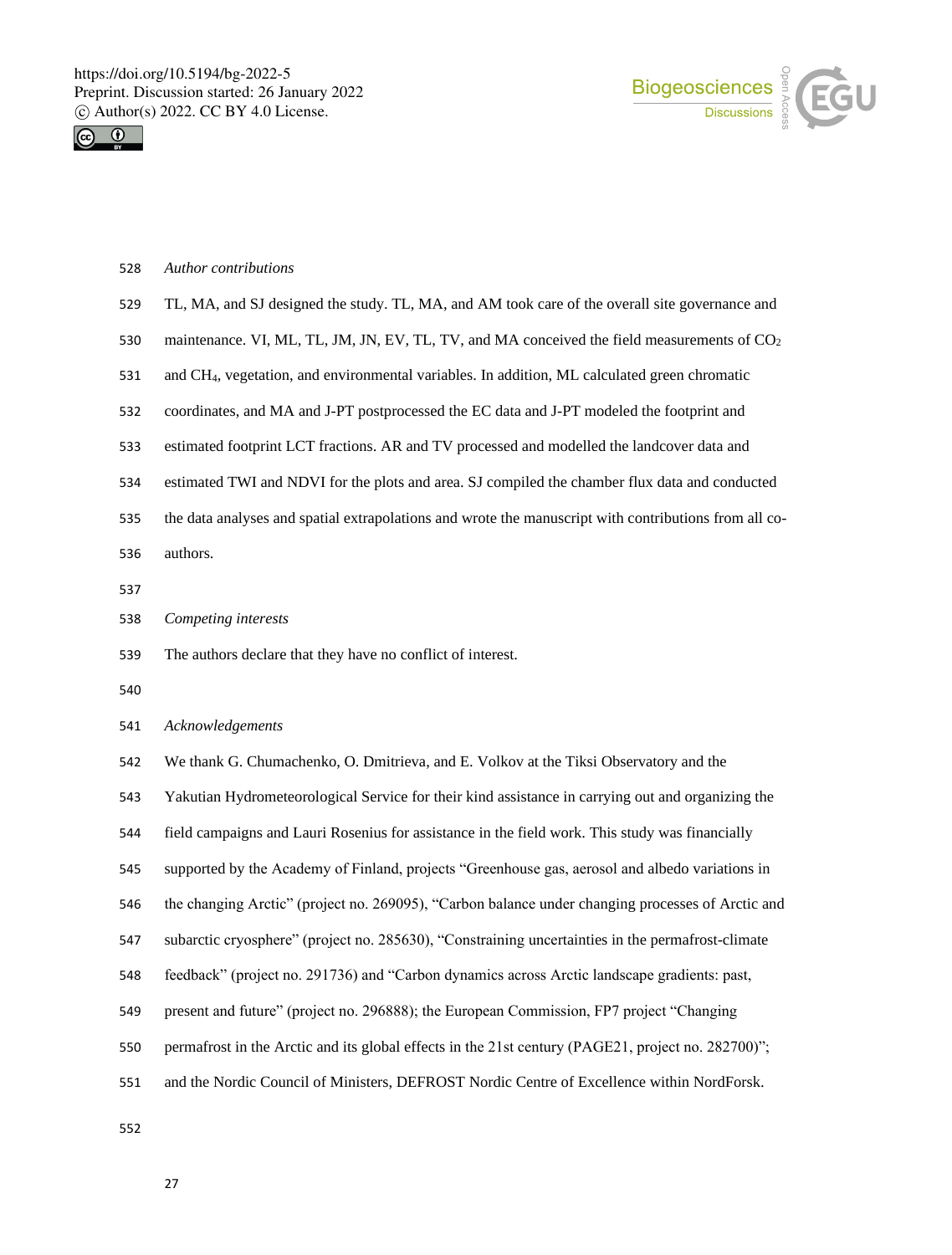



| 553 | <b>References</b>                                                                                 |
|-----|---------------------------------------------------------------------------------------------------|
| 554 | AARI: Archive of Tiksi standard meteorological observations (1932–2016), Russian Federal          |
| 555 | Service for Hydrometeorology and Environmental Monitoring, St Petersburg, Russia,                 |
| 556 | available at: http://www.aari.ru/resources/d0024/archive/description_e.html, last                 |
| 557 | access: 13 September 2018.                                                                        |
| 558 | Aurela, M., Laurila, T., and Tuovinen, J-P.: The timing of snow melt controls the annual CO2      |
| 559 | balance in a subarctic fen, Geophysical Research Letters 31, L16119,                              |
| 560 | doi:10.1029/2004GL020315, 2004.                                                                   |
| 561 | Bubier, J.L., Moore, T.R., Bellisario, L., Comer, N.T., and Crill, P.M: Ecological controls on    |
| 562 | methane emissions from a northern peatland complex in the zone of discontinuous                   |
| 563 | permafrost, Manitoba, Canada. Global Biogeochemical Cycles 9. 455–470, 1995.                      |
| 564 | Chen, L., Aalto, J., and Luoto, M.: Significant shallow-depth soil warming over Russia during the |
| 565 | past 40 years. Global and Planetary Change, 197, 103394,                                          |
| 566 | doi.org/10.1016/j.gloplacha.2020.103394, 2021.                                                    |
| 567 | D'Imperio, L., Skov Nielsen, C., Westergaard-Nielsen, A., Michelsen, A., and Elberling, B.:       |
| 568 | Methane oxidation in contrasting soil types: responses to experimental warming with               |
| 569 | implication for landscapeintegrated CH4 budget. Global Change Biology 23, 966-                    |
| 570 | 976, doi: 10.1111/gcb.13400, 2017.                                                                |
| 571 | Eckhardt, T., Knoblauch, C., Kutzbach, L., Holl, D., Simpson, G., Abakumov, E., and Pfeiffe,r E-  |
| 572 | M.: Partitioning net ecosystem exchange of $CO2$ on the pedon scale in the Lena River             |
| 573 | Delta, Siberia. Biogeosciences 16, 1543-1562, doi:10.5194/bg-16-1543-2019, 2019.                  |
| 574 | Euskirchen, E.S., Bret-Harte, M.S., Shaver, G.R., Edgar, C.W., and Romanovsky, V.E.: Long-Term    |
| 575 | Release of Carbon Dioxide from Arctic Tundra Ecosystems in Alaska. Ecosystems 20,                 |
| 576 | 960-974, doi: 10.1007/s10021-016-0085-9, 2017.                                                    |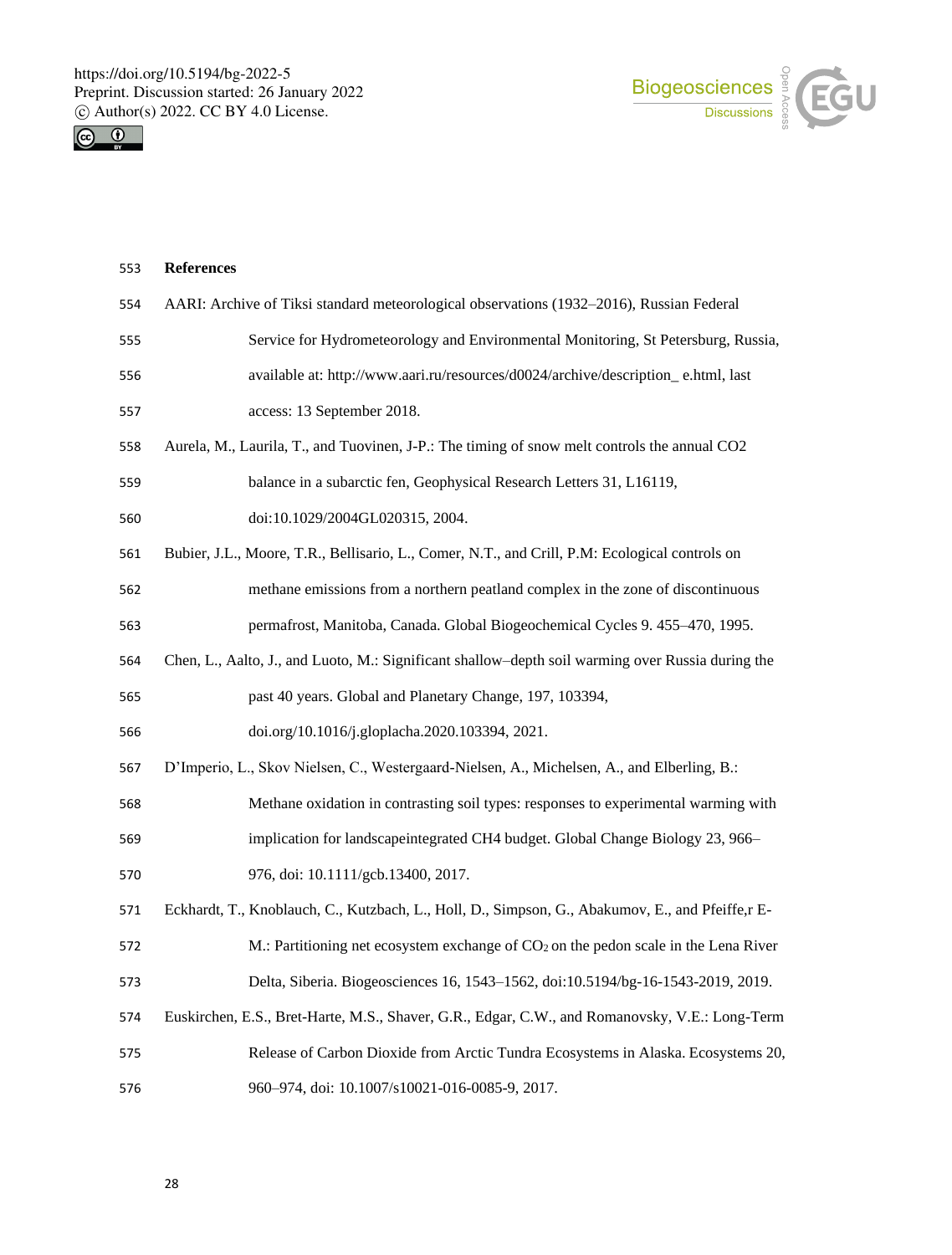



| 577 | Gorelick, N., Hancher, M., Dixon, M., Ilyushchenko, S., Thau, D., and Moore, R.: Google Earth   |
|-----|-------------------------------------------------------------------------------------------------|
| 578 | Engine: Planetary-scale geospatial analysis for everyone. Remote Sensing of                     |
| 579 | Environment, 202, 18-27, doi.org/10.1016/j.rse.2017.06.031, 2017.                               |
| 580 | Hashemi, J., Zona, D., Arndt, K.A., Kalhori, A., and Oechel, W.C.: Seasonality buffers carbon   |
| 581 | budget variability across heterogeneous landscapes in Alaskan Arctic Tundra.                    |
| 582 | Environ. Res. Lett. in press https://doi.org/10.1088/1748-9326/abe2d1, 2021.                    |
| 583 | Humphreys, E.R. and Lafleur, P.M.: Does earlier snowmelt lead to greater CO2 sequestration in   |
| 584 | two low Arctic tundra ecosystems? Geophysical Research Letters 38, L09703,                      |
| 585 | doi:10.1029/2011GL047339, 2011.                                                                 |
| 586 | IPCC Summary for Policymakers in Climate Change 2013: The Physical Science Basis (eds           |
| 587 | Stocker, T. F. et al.) 3–29, Cambridge Univ, Press, 2013.                                       |
| 588 | Jørgensen, C.J., Lund Johansen, K.M., Westergaard-Nielsen, A., and Elberling, B.: Net regional  |
| 589 | methane sink in High Arctic soils of northeast Greenland. Nature Geoscience 8, doi:             |
| 590 | 10.1038/NGEO2305, 2014.                                                                         |
| 591 | Juutinen, S., Virtanen, T., Kondratyev, V., Laurila, T., Linkosalmi, M., Mikola, J., Nyman, J., |
| 592 | Räsänen, A., Tuovinen, J-P., and Aurela, M.: Spatial variation and seasonal dynamics            |
| 593 | of leaf-area index in the arctic tundra – implications for linking ground observations          |
| 594 | and satellite images. Environmental Research Letters 12, doi.org/10.1088/1748-                  |
| 595 | 9326/aa7f85, 2017.                                                                              |
| 596 | Lau, M.C.Y., Stackhouse, B.T., Layton, A.C., Chauhan, A., Vishnivetskaya, T.A., Chourey, K.,    |
| 597 | Ronholm, J., Mykytczuk, N.C.S., Bennett, P.C., Lamarche-Gagnon, G., Burton, N.,                 |
| 598 | Pollard, W.H., Omelon, C.R., Medvigy, D.M., Hettich, R.L., Pfiffner, S.M., Whyte,               |
| 599 | L.G., and Onstott, T.C.: An active atmospheric methane sink in high Arctic mineral              |
| 600 | cryosols. The ISME Journal 9, 1880-1891, doi:10.1038/ismej.2015.13, 2015.                       |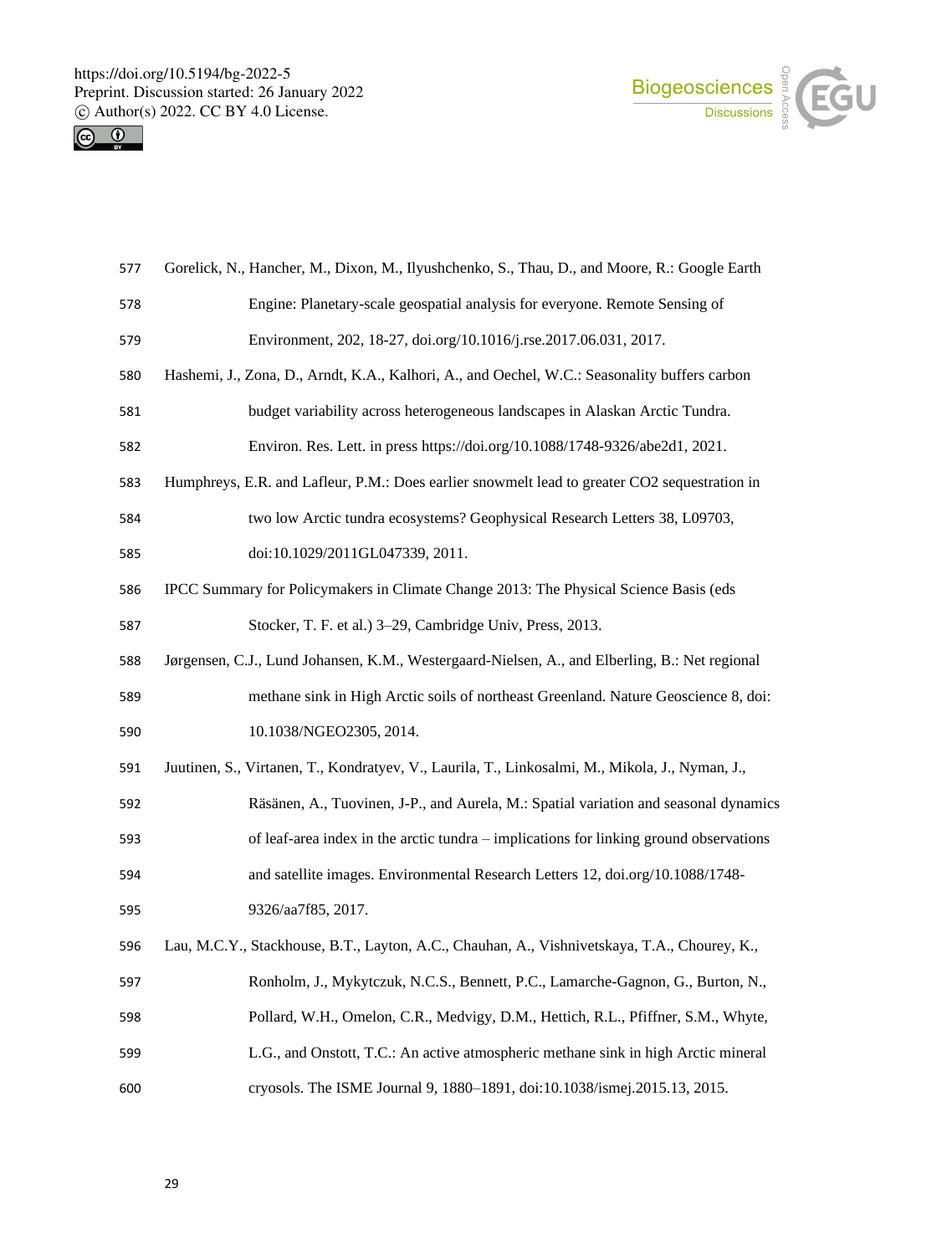https://doi.org/10.5194/bg-2022-5 Preprint. Discussion started: 26 January 2022  $\circledcirc$  Author(s) 2022. CC BY 4.0 License.<br>  $\circledcirc$   $\circledcirc$ 





| 601 | Lafleur, P.M., Humphreys, E.R., St. Louis, V.L., Myklebust, M.C., Papakyriakou, T., Poissant, L.,        |
|-----|----------------------------------------------------------------------------------------------------------|
| 602 | Barker, J.D., Pilote, M., and Swystun, K.A.: Variation in Peak Growing Season Net                        |
| 603 | Ecosystem Production Across the Canadian Arctic. Environmental Science and                               |
| 604 | Technology 46, 7971-7977, doi.org/10.1021/es300500m, 2012.                                               |
| 605 | Lara, M.J., McGuires, A.D., Euskirchen, E.S., Genet H., Yi, S., Rutter, R., Iversen, C., Sloan, V.,      |
| 606 | and Wullschleger, S.D.: Local-scale Arctic tundra heterogeneity affects regional-scale                   |
| 607 | carbon dynamics- Nature Communications 11, 4925, doi:10.1038/s41467-020-18768-                           |
| 608 | z, 2020.                                                                                                 |
| 609 | Lohila, A., Aalto, T., Aurela, M., Hatakka, J., Tuovinen, J-P., Kilkki, J., Penttilä, T., Vuorenmaa, J., |
| 610 | Hänninen, P., Sutinen, R., Viisanen, Y., and Laurila, T.: Large contribution of boreal                   |
| 611 | upland forest soils to a catchment-scale CH4 balance in a wet year. Geophysical                          |
| 612 | Research Letters 43, 2946-2953, doi.org/10.1002/2016GL067718, 2016.                                      |
| 613 | Marushchak, M.E., Kiepe, I., Biasi, C., Elsakov, V., Friborg, T., Johansson, T., Soegaard, H.,           |
| 614 | Virtanen, T., and Martikainen, P.J.: Carbon dioxide balance of subarctic tundra from                     |
| 615 | plot to regional scales. Biogeosciences 10, 437-452, doi:10.5194/bg-10-437-2013,                         |
| 616 | 2013.                                                                                                    |
| 617 | McCalley, C.K., Woodcroft, B.J., Hodgkins, S.B., Wehr, R.A., Kim, E-H., Mondav, R., Crill, P.M.,         |
| 618 | Chanton, J.P., Rich, V.I., Tyson, G.W., and Saleska, S.R.: Methane dynamics                              |
| 619 | regulated by microbial community response to permafrost thaw. Nature 514, 478–451,                       |
| 620 | doi:10.1038/nature13798, 2014.                                                                           |
| 621 | McFadden, J.P., Eugster, W., and Chapin, F.S., III: A regional study of the controls on water vapor      |
| 622 | and CO2 exchange in arctic tundra. Ecology 84, 2762-2776, doi:10.1890/01-0444,                           |
| 623 | 2003.                                                                                                    |
| 624 | McGuire, A. D., Christensen, T. R., Hayes, D., Heroult, A., Euskirchen, E., Kimball, J. S., Koven,       |
| 625 | C., Lafleur, P., Miller, P. A., Oechel, W., Peylin, P., Williams, M., and Yi, Y.: An                     |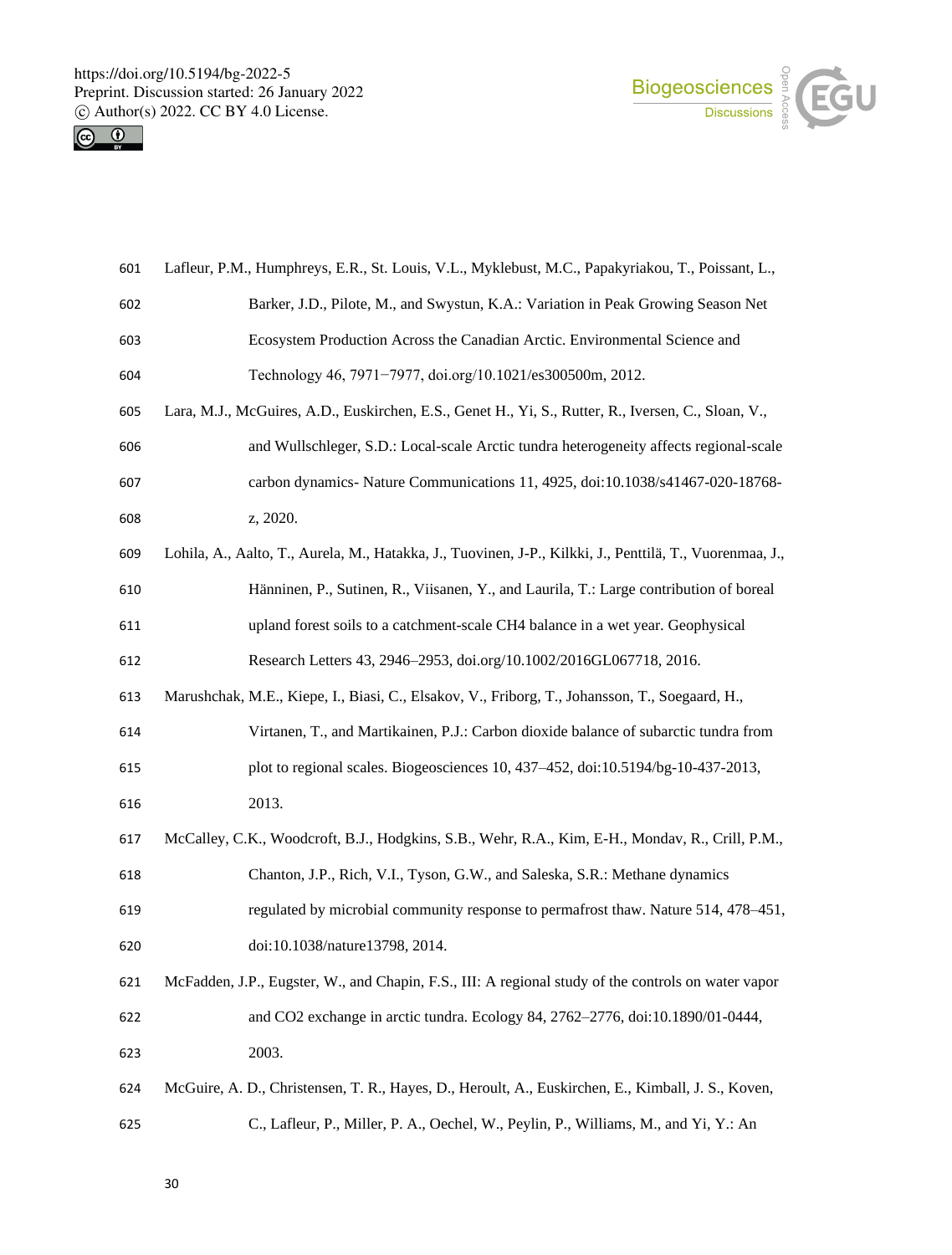



| 626 | assessment of the carbon balance of Arctic tundra: comparisons among observations,               |
|-----|--------------------------------------------------------------------------------------------------|
| 627 | process models, and atmospheric inversions, Biogeosciences, 9, 3185-3204,                        |
| 628 | https://doi.org/10.5194/bg-9-3185-2012, 2012.                                                    |
| 629 | McGuire, A.D., Lawrence, D.M., Koven, C., Clein, J.C., Burke, E., Chen, G., Jafarov, E.,         |
| 630 | MacDougall, A.H., Marchenko, S., Nicolsky, D., Peng, S., Rinke, A., Ciais, P.,                   |
| 631 | Gouttevin, I., Hayes, D.J., Jin, D., Krinner, G., Moore, J.C., Romanovsky, V.,                   |
| 632 | Schädel, C., Schaefer, K., Schuur, E.A.G., and Zhuang, Q.: Dependence of the                     |
| 633 | evolution of carbon dynamics in the northern permafrost region on the trajectory of              |
| 634 | climate change, PNAS 115,: 3882-3887, doi/10.1073/pnas.1719903115, 2018.                         |
| 635 | Mikola, J., Virtanen, T., Linkosalmi, M., Vähä, E., Nyman, J., Postanogova, O., Räsänen, A.,     |
| 636 | Kotze, D.J., Laurila, T., Juutinen, S., Kondratyev, V., and Aurela, M.: Spatial                  |
| 637 | variation and linkages of soil and vegetation in the Siberian Arctic tundra - coupling           |
| 638 | field observations with remote sensing data. Biogeosciences 15, 2781-2801, 2018.                 |
| 639 | Oh, Y., Zhuang, Q., Liu, L., Welp, L.R., Lau, M.C.Y., Onstott, T.C., Medvigy, D., Bruhwiler, L., |
| 640 | Dlugokencky, E.J., Hugelius, G., D'Imperio, L., and Elberling, B. Reduced net                    |
| 641 | methane emissions due to microbial methane oxidation in a warmer Arctic. Nature                  |
| 642 | Climate Change 10, 317-321, 2020.                                                                |
| 643 | St Pierre, K.A., Kortegaard Danielsen, B., Hermesdorf, L., D'Imperio, L., Lønsmann Iversen, L.,  |
| 644 | Elberling, B.: Drivers of net methane uptake across Greenlandic dry heath tundra                 |
| 645 | landscapes. Soil Biology and Biochemistry 138: 107605,                                           |
| 646 | doi.org/10.1016/j.soilbio.2019.107605, 2019.                                                     |
| 647 | Räsänen, A., Manninen, T., Korkiakoski, M., Lohila, A, and Virtanen, T.: Predicting catchment-   |
| 648 | scale methane fluxes with multi-source remote sensing. Landscape Ecology 36, 1177–               |
| 649 | 1195. https://doi.org/10.1007/s10980-021-01194-x. 2021.                                          |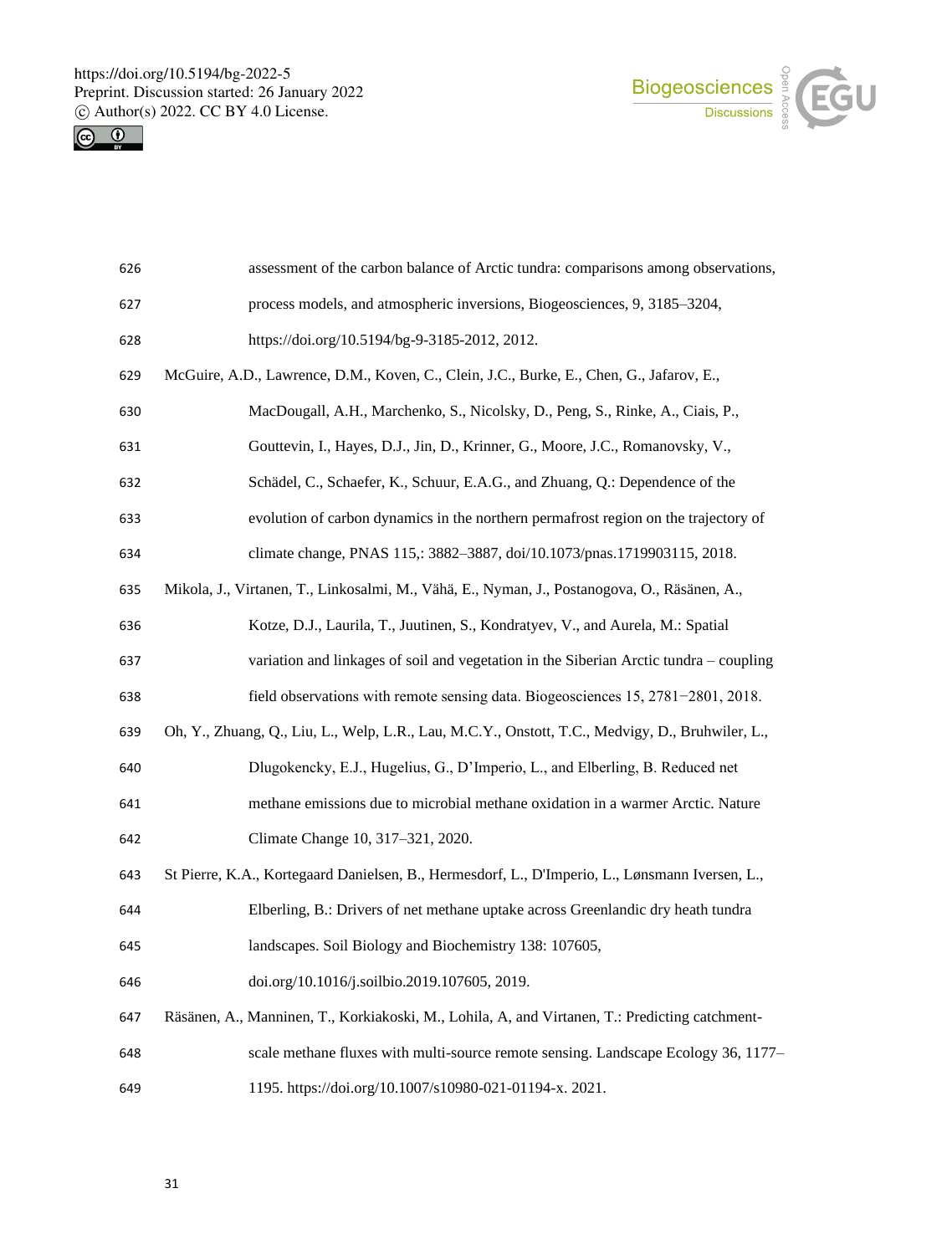



| 650 | Richardson, A.D.: Tracking seasonal rhythms of plants in diverse ecosystems with digital camera      |
|-----|------------------------------------------------------------------------------------------------------|
| 651 | imagery. New Phytologist 222,1742-1750, doi: 10.1111/nph.15591, 2019.                                |
| 652 | Saunois, M., Stavert, A.R., Poulter, B., Bousquet, P., Canadell, J.G., Jackson, R.B., Raymond, P.A., |
| 653 | Dlugokencky, E.J., Houweling, S., Patra, P.K. and Ciais, P.: The global methane                      |
| 654 | budget 2000-2017. Earth System Science Data, 12, 1561-1623, 2020.                                    |
| 655 | Shaver, G.R., Street, L.E., Rastetter, E.B., van Wijk, M.T., and Williams, M.: Functional            |
| 656 | convergence in regulation of net $CO2$ flux in heterogeneous tundra landscapes in                    |
| 657 | Alaska and Sweden. Journal of Ecology 95, 802-817, 2007.                                             |
| 658 | Street, L.E., Shaver, G.R., Williams, M., and van Wijk, M.T.: What is the relationship between       |
| 659 | changes in canopy leaf area and changes in photosynthetic CO2 flux in arctic                         |
| 660 | ecosystems? Journal of Ecology 95, 139-150, 2007.                                                    |
| 661 | Ter Braak, C.J.F. and Šmilauer, P.: Canoco reference manual and user's guide: software for           |
| 662 | ordination (version 5.0). Microcomputer Power, Ithaca, NY, USA, 2012.                                |
| 663 | Treat, C.C., Marushchak, M.E., Voigt, C., Zhang, Y., Tan, Z., Zhuang, Q., Virtanen, T.A., Räsänen,   |
| 664 | A., Biasi, C., Hugelius, G., Kaverin, D., Miller, P.A., Stendel, M., Romanovsky, V.,                 |
| 665 | Rivkin, F., Martikainen, P.J., and Shurpali, N.J. Tundra landscape heterogeneity, not                |
| 666 | interannual variability, controls the decadal regional carbon balance in the Western                 |
| 667 | Russian Arctic. Global Change Biology 24, 5188-5204, doi: 10.1111/gcb.14421,                         |
| 668 | 2018.                                                                                                |
| 669 | Tuovinen, J-P., Aurela, M., Hatakka, J., Räsänen, A., Virtanen, T., Mikola, J., Ivakhov, V.,         |
| 670 | Kondratyev, V., and Laurila, T.: Interpreting eddy covariance data from                              |
| 671 | heterogeneous Siberian tundra: land-cover-specific methane fluxes and spatial                        |
| 672 | representativeness. Biogeosciences 16, 255-274, doi.org/10.5194/bg-16-255-2019,                      |
| 673 | 2019.                                                                                                |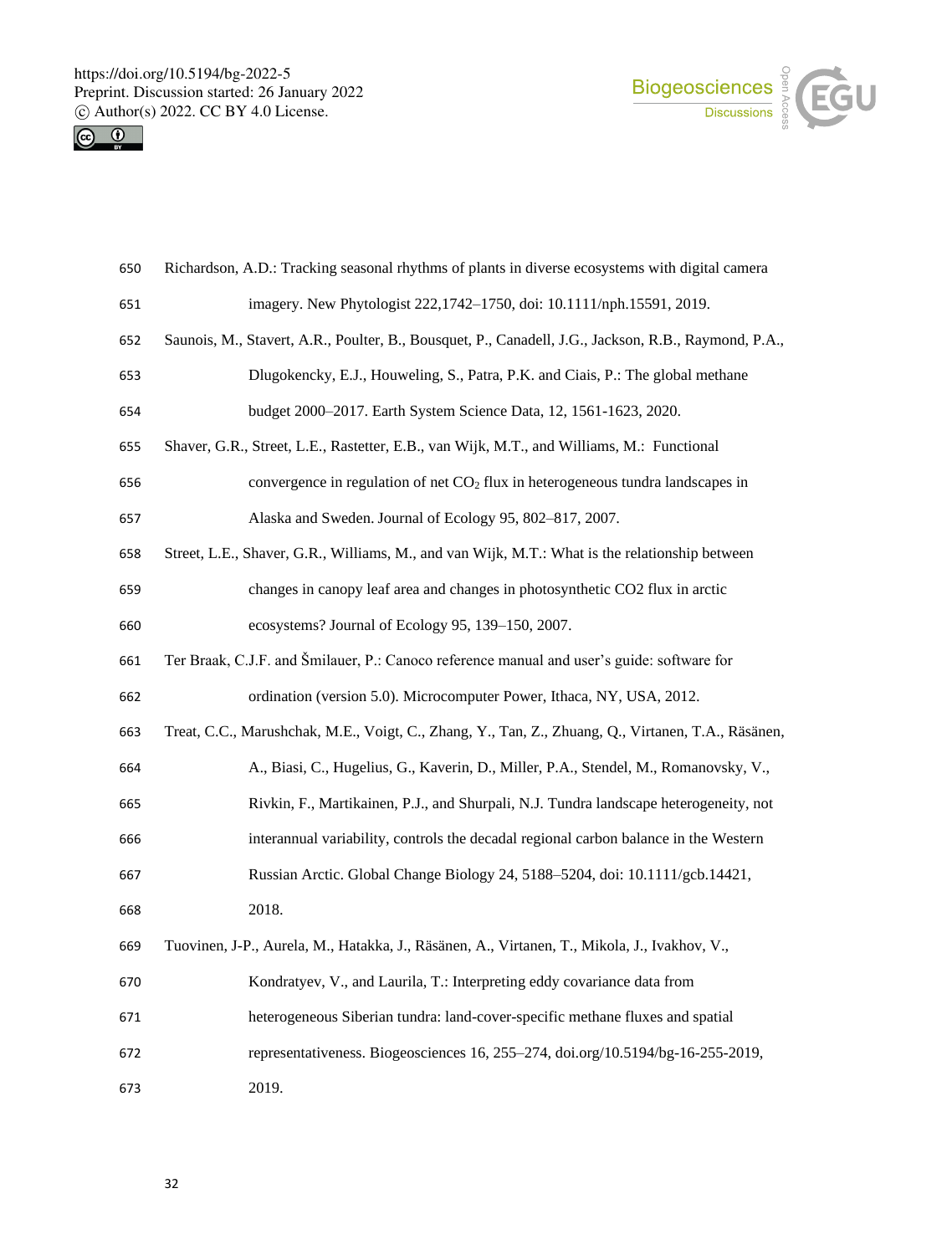



| 674 | Uttal, T., Starkweather, S., Drummond, J. R., Vihma, T., Makshtas, A. P., Darby, L. S., Burkhart, |
|-----|---------------------------------------------------------------------------------------------------|
| 675 | J. F., Cox, C. J., Schmeisser, L. N., Haiden, T., Maturilli, M., Shupe, M. D., de Boer,           |
| 676 | G., Saha, A., Grachev, A. A., Crepinsek, S. M., Bruhwiler, L., Goodison, B.,                      |
| 677 | McArthur, B., Walden, V. P., Dlugokencky, E. J., Persson, P. O. G., Lesins, G.,                   |
| 678 | Laurila, T., Ogren, J. A., Stone, R., Long, C. N., Sharma, S., Massling, A., Turner,              |
| 679 | D. D., Stanitski, D. M., Asmi, E., Aurela, M., Skov, H., Eleftheriadis, K., Virkkula,             |
| 680 | A., Platt, A., Førland, E. J., Iijima, Y., Nielsen, I. E., Bergin, M. H., Candlish, L.,           |
| 681 | Zimov, N. S., Zimov, S. A., O'Neill, N. T., Fogal, P. F., Kivi, R., Konopleva-Akish,              |
| 682 | E. A., Verlinde, J., Kustov, V.Y., Vasel, B., Ivakhov, V.M., Viisanen, Y., and Intrieri,          |
| 683 | J. M.: International Arctic Systems for Observing the Atmosphere: An International                |
| 684 | Polar Year Legacy Consortium. Bull. Am. Meteor. Soc., 97, 1033-                                   |
| 685 | 1056. doi:10.1175/BAMS-D-14-00145.1, 2016.                                                        |
| 686 | Webb, E.E., Schuur, E.A.G., Natali, S.M., Oken, K.L., Bracho, R., Krapek, J.P., Risk, D., and     |
| 687 | Nickerson, N.R.: Increased wintertime CO2 loss as a result of sustained tundra                    |
| 688 | warming, Journal of Geophysical Research Biogeosciences 121, 249–265,                             |
| 689 | doi:10.1002/2014JG002795, 2016.                                                                   |
| 690 | Wickland, K.P., Jorgenson, M.T., Koch, J.C., Kanevskiy, M., and Striegl, R.G.: Carbon dioxide and |
| 691 | methane flux in a dynamic Arctic tundra landscape: Decadal-scale impacts of ice                   |
| 692 | wedge degradation and stabilization. Geophysical Research Letters, 47,                            |
| 693 | e2020GL089894, doi:10.1029/2020GL089894, 2020.                                                    |
| 694 | van der Molen, M.K., van Huissteden, J., Parmentier, F.J.W., Petrescu, A.M.R., Dolman, A.J.,      |
| 695 | Maximov, T.C., Kononov, A.V., Karsanaev, S.V., and Suzdalov, D.A.: The growing                    |
| 696 | season greenhouse gas balance of a continental tundra site in the Indigirka lowlands,             |
| 697 | NE Siberia. Biogeosciences 4, 985-1003, doi.org/10.5194/bg-4-985-2007, 2007.                      |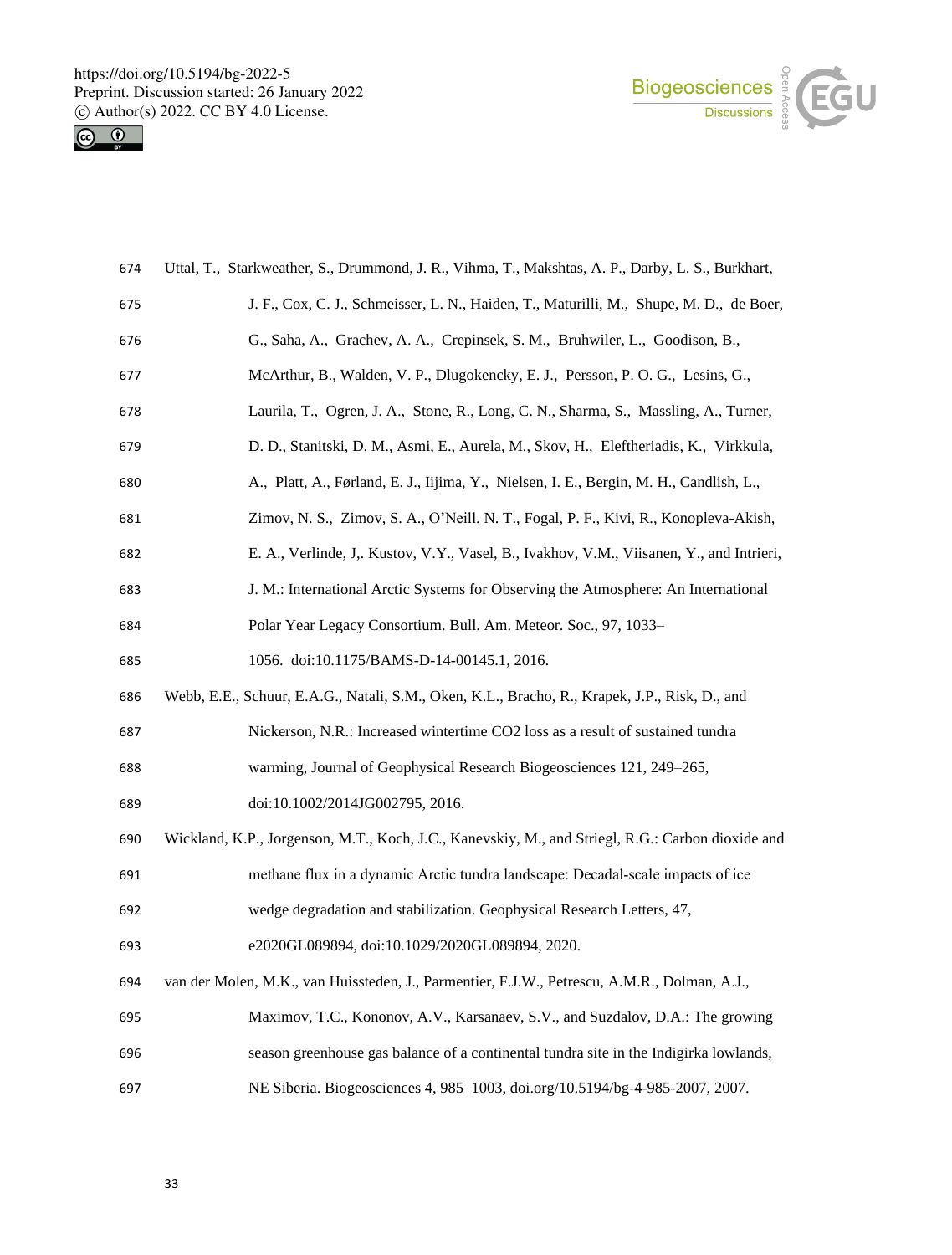



| 698 | Virkkala, A.-M., Virtanen, T., Lehtonen, A., Rinne, J., and Luoto, M.: The current state of CO <sub>2</sub> flux |
|-----|------------------------------------------------------------------------------------------------------------------|
| 699 | chamber studies in the Arctic tundra: A review. Progress in Physical Geography, 42,                              |
| 700 | 162-184, 2018.                                                                                                   |
| 701 | Virkkala, et al.: Statistical upscaling of ecosystem CO2 fluxes across the terrestrial tundra and                |
| 702 | boreal domain: regional patterns and uncertainties. Global Change Biology,                                       |
| 703 | doi:10.1111/GCB.15659, 2021.                                                                                     |
| 704 | Virtanen, T. and Ek, M.: The fragmented nature of tundra landscape. International Journal of                     |
| 705 | Applied Earth Observation and Geoinformation 27, 4-12, 2014.                                                     |
| 706 | Zhang, W., Jansson, P-E., Sigsgaard, C., McConnell, A., Manon Jammet, M., Westergaard-Nielsen,                   |
| 707 | A., Lund, M., Friborg, T., Michelsen, A., and Elberling, B.: Model-data fusion to                                |
| 708 | assess year-round CO2 fluxes for an arctic heath ecosystem in West Greenland                                     |
| 709 | (69°N). Agricultural and Forest Meteorology 272-273, 176-186, 2019.                                              |
| 710 |                                                                                                                  |
| 711 |                                                                                                                  |
| 712 |                                                                                                                  |
| 713 |                                                                                                                  |
| 714 |                                                                                                                  |
| 715 |                                                                                                                  |
| 716 |                                                                                                                  |
| 717 |                                                                                                                  |
| 718 |                                                                                                                  |
| 719 |                                                                                                                  |
| 720 |                                                                                                                  |
| 721 |                                                                                                                  |
| 722 |                                                                                                                  |
| 723 |                                                                                                                  |
| 724 |                                                                                                                  |
| 725 |                                                                                                                  |